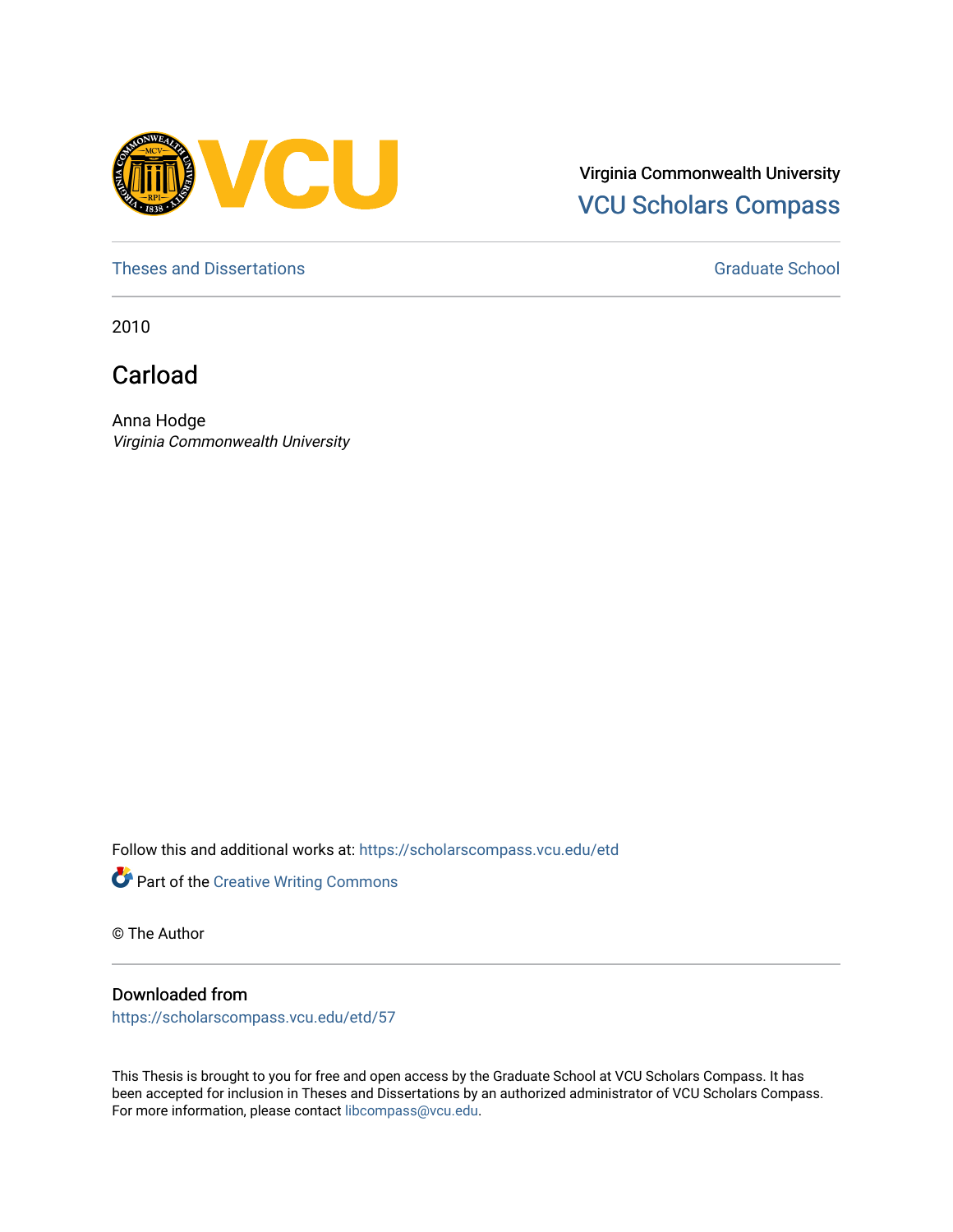#### CARLOAD

A thesis submitted in partial fulfillment of the requirements for the degree of Master of Fine Arts in Creative Writing at Virginia Commonwealth University.

By

Anna Claire Hodge Bachelor of Arts, College of Charleston, 2007

Directors: David Wojahn, Professor of English Department of English Kathleen Graber, Assistant Professor of English Department of English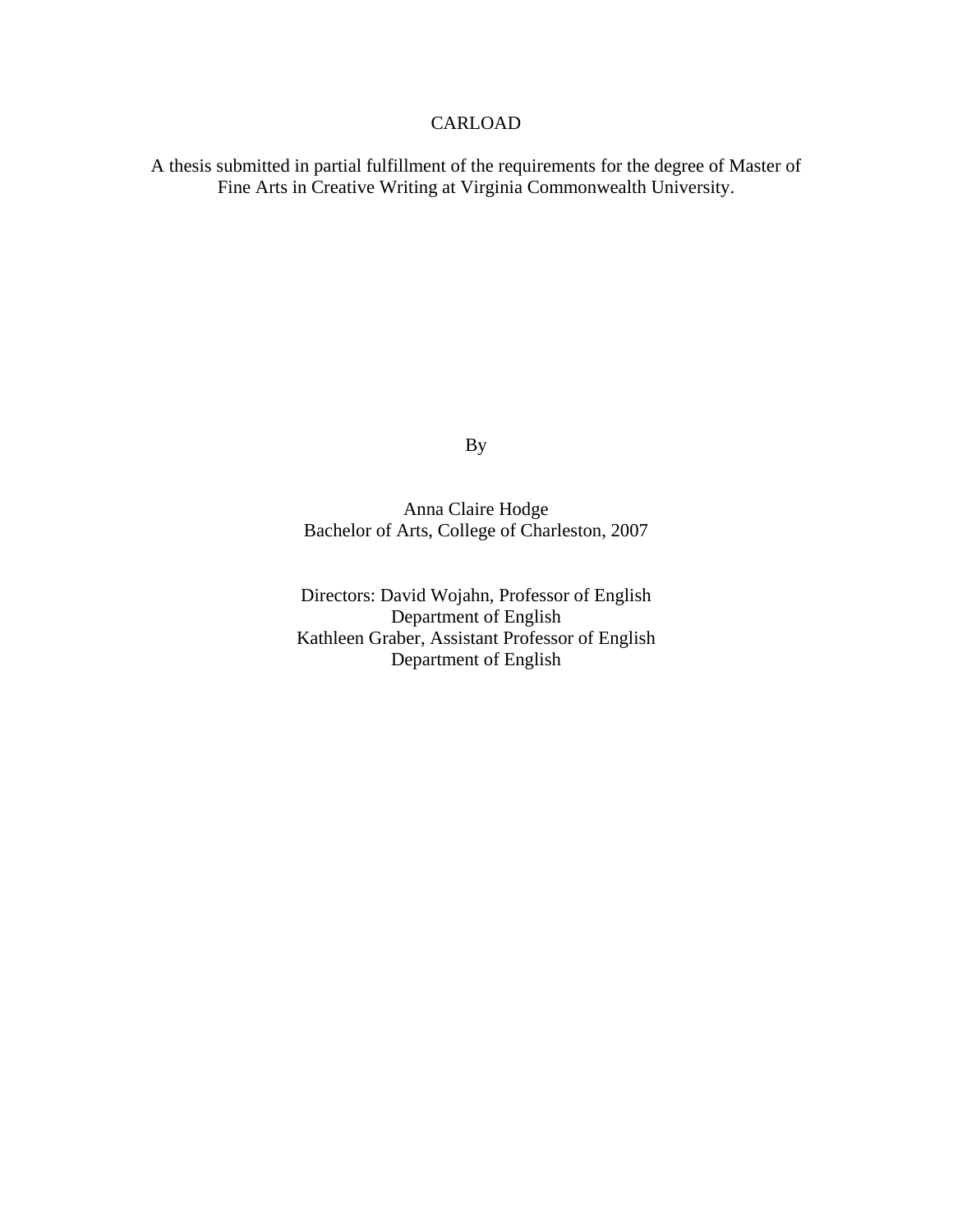### **CONTENTS**

| $\mathbf{I}$ , $\mathbf{I}$ |  |
|-----------------------------|--|
|                             |  |
|                             |  |
|                             |  |
|                             |  |
| $Caught. \dots 3$           |  |
|                             |  |
|                             |  |

### II.

## III.

## IV.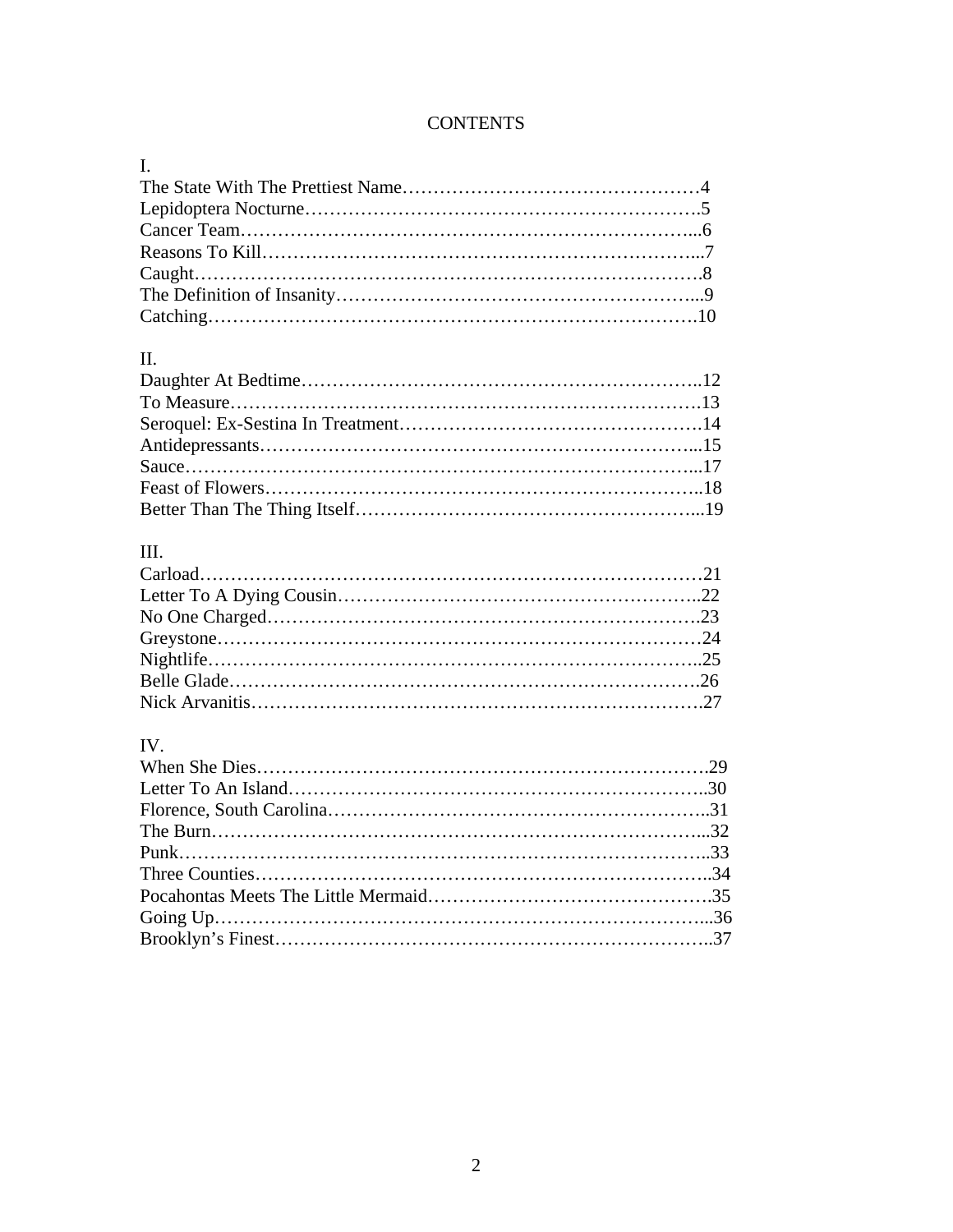I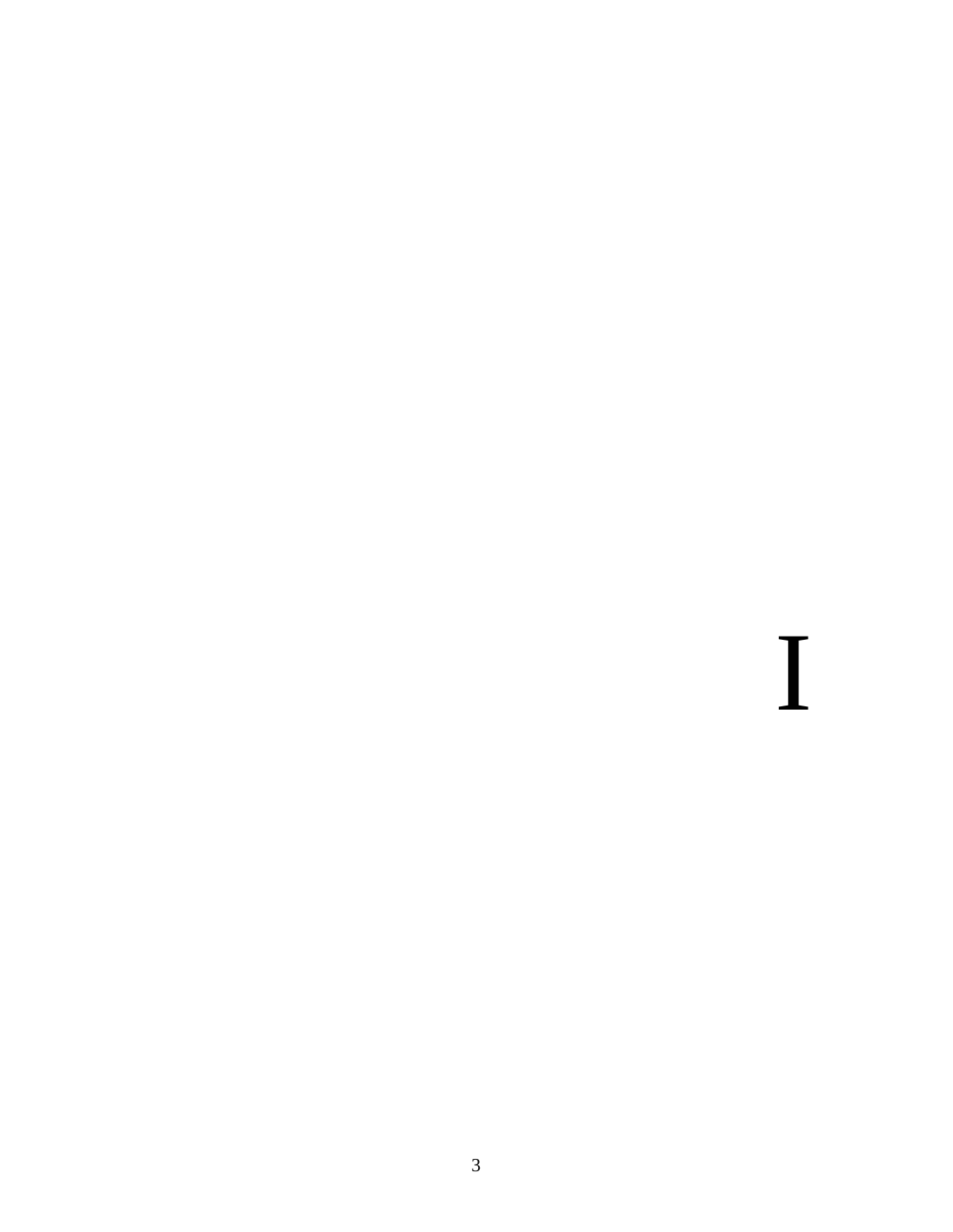#### THE STATE WITH THE PRETTIEST NAME

*Thirty or more buzzards are drifting down, down, down, over something they have spotted in the swamp, in circles like stirred-up flakes of sediment sinking through water.*

-- Elizabeth Bishop

You endure, but I still wait for the call to prove your frailty: lungs mutinied from years of smoke or a sleep too dark to rise from. The first was a truck, half-sunk in an irrigation canal. Only a child then, you'd put the thing in gear as it sat idling on the edge on the of the sugarcane fields, while your father walked into those stalks (taller than most men) to see about something. The truck rolled backward into the muck, and the water reached the roof before the field hands saw. They ran, leaped into that tiny river to pull you from a half-opened window, scraping your belly on the edge of the glass. Then, cottonmouth, wrapped around an oar as you paddled Lake Okeechobee. It coiled, and like an infant wailing into the morning showed you the white gape of its mouth. Your brother smacked the oar on the swell of the bass boat's side, just as you, years later, would swing your head against the bedroom wall as the encephalitis took hold. Your brain nearly burst through its fences. Years move: curved by threat. A car you drive is eaten by flames from a flicked cigarette. Under the porch, a man with a knife makes his home. Our state is persistence, and like mangroves after a hurricane, it works to flatten. Soon, I know, this swamp will quit its chasing, won't find you, camouflaged in these relentless tangles of gold.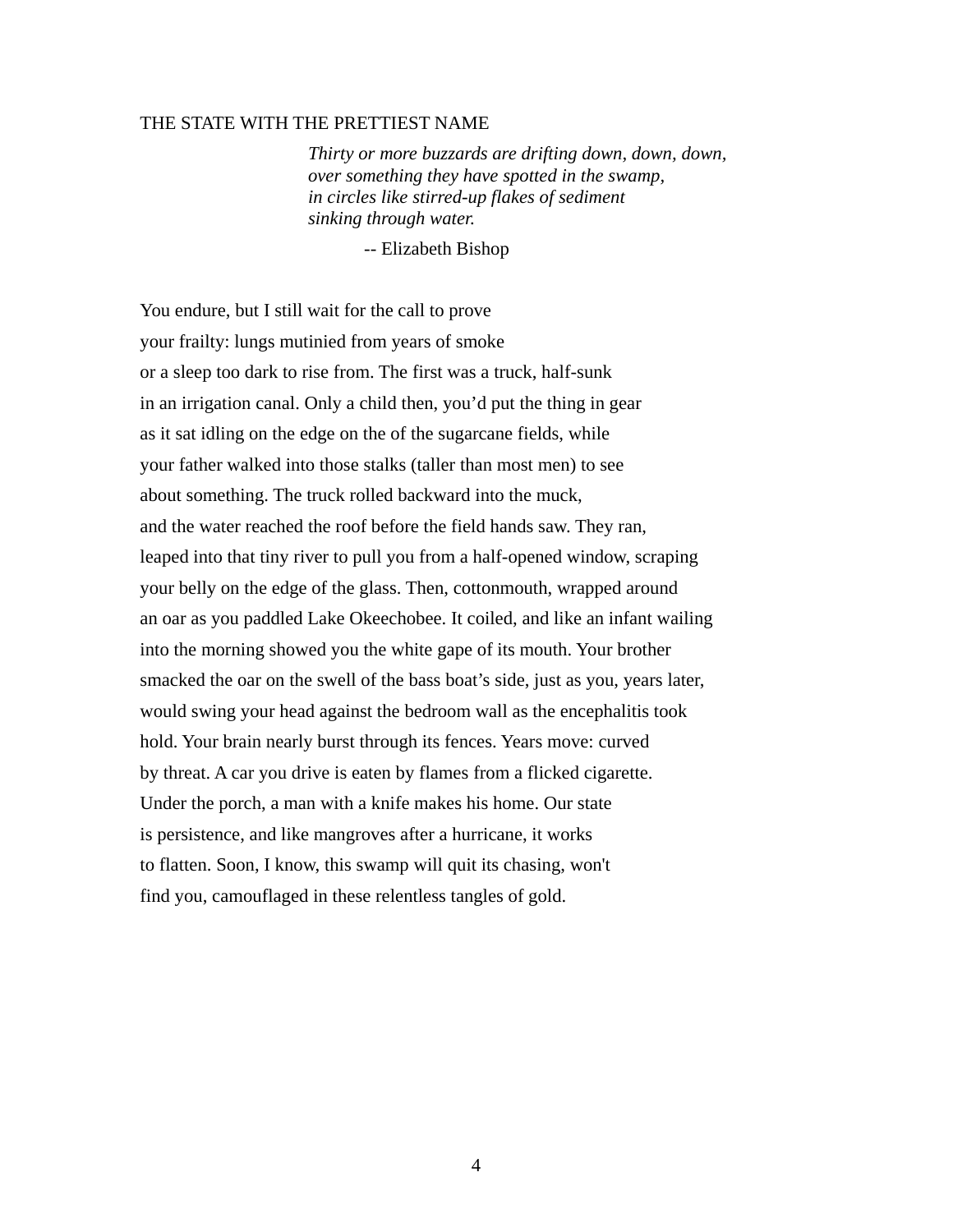#### LEPIDOPTERA NOCTURNE

We climb each other like a rock face, grab at ears, nipples for holds. Stacked limbs

are cairn, monument. The insects spiral round our column, the false eyes:

violet, cerulean, navy repeating. Not the familiar Monarch flit

and go, sidewalk moment landers, little tickle on the nose or forearm in the Butterfly

Rainforest, a children's museum. They bump the second-story

glass until it gives, stream in the window the night you cry in my bed, powder of the wings

mixes with brackish lines on your face. They black out the lights, the thread-thin antennae touching

my hair, your hands in it. Exhausted, they quiet. The largest lands

on your chest, flattens itself like a collapsed circus tent. Stripe upon bright stripe, quilt

of jewel. Then, your hands folding mine into letters, signing to me with my own fingers,

as if even shouted I might not hear. Long after: like bats, like birds, they sleep tucked

between the wall and the chocolate suede headboard, curled in the tines of a dessert

fork, lining the pocket of my black silk robe.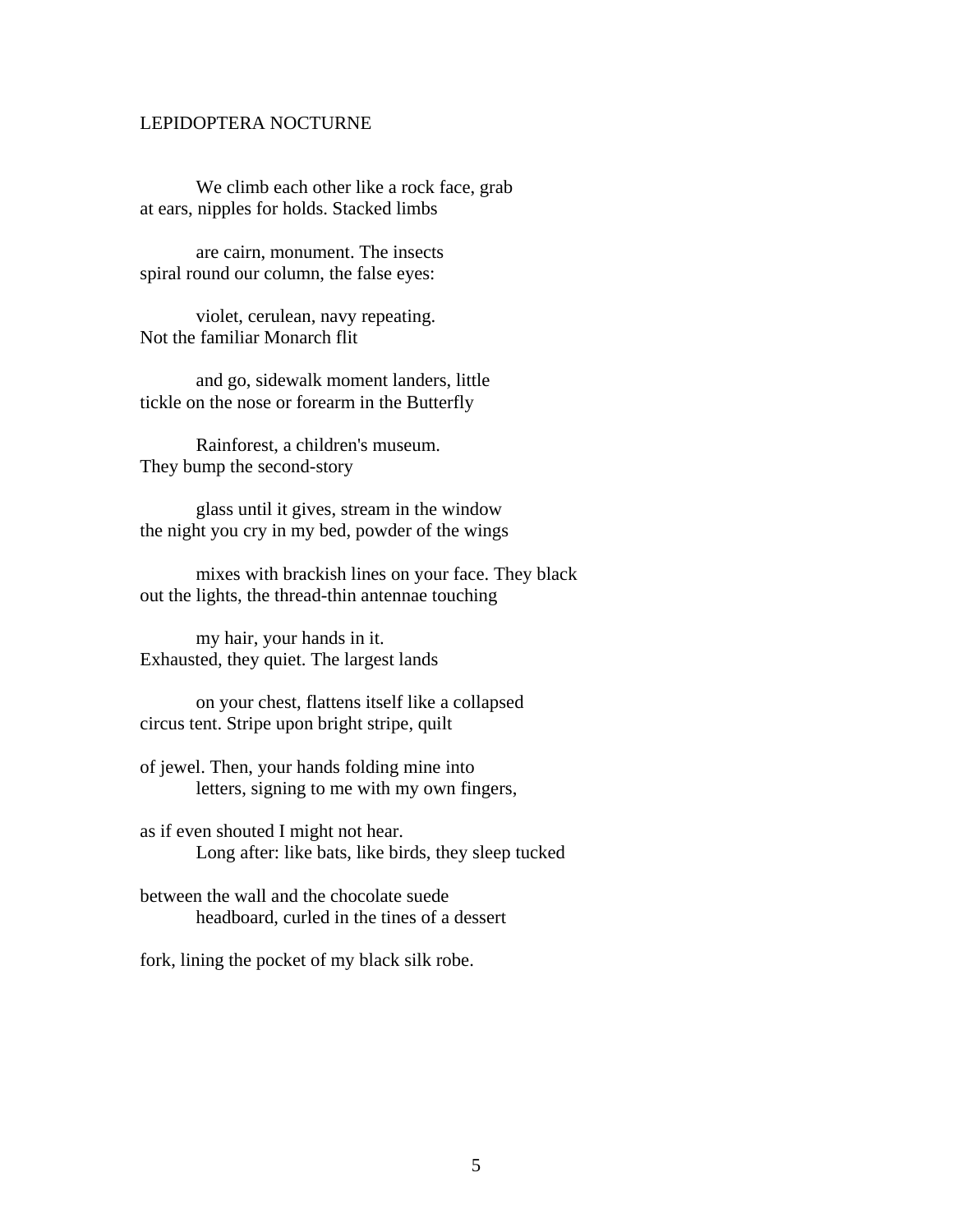#### CANCER TEAM

This winter, we all gathered. A small party of nine women who wrote their names on sign-up sheets to rinse the chocolate meal replacement from her feeding tube, rewind episodes of *Sex & The City,* walk the dog. We balanced plates of meatballs, pineapple au gratin on our knees, wore shirts emblazoned with her name, the cotton tees the pink of Depression glass molded into champagne flutes, faint pink of candied hibiscus we nibbled. When she tired, we cleaned the kitchen, and I took leftovers to my place, called twelve friends who came quickly to light my cigarettes, pour whiskey, hit the lights and dance in dark of the kitchen. I leaned with a man against the counter top. We stood there like that, kissing for hours.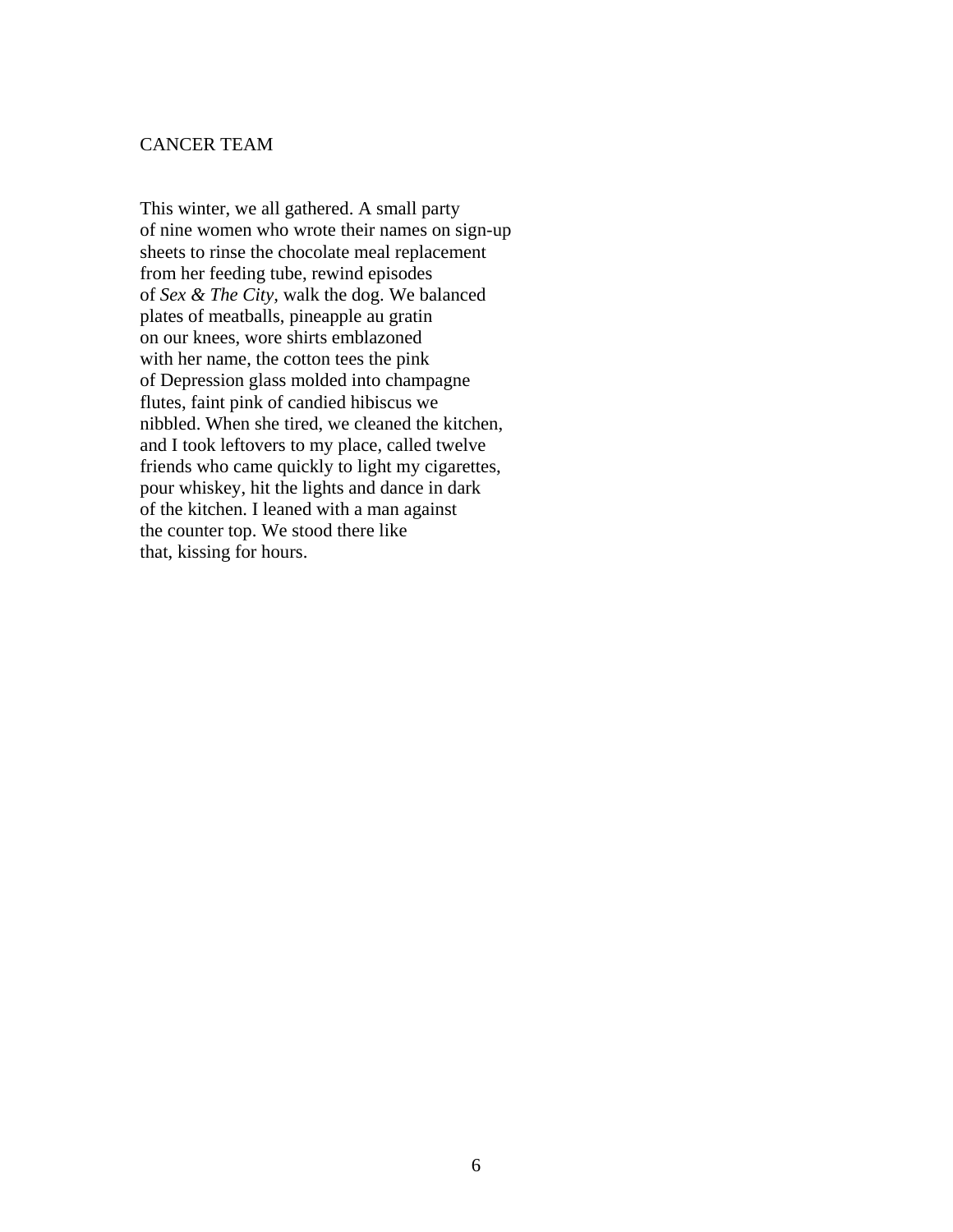#### REASONS TO KILL

Because soon I'd leave for Prague. Because he'd left me. Because he'd left me for an Indian beauty. Because at the moment

those two damning lines appeared on the pregnancy test, I fell to bathroom tile, howling. Because during two months in me

the child saw Orlando, lakes surrounded by palms, how the concrete blinds in midday sun. Because I'd killed before. Palmetto bugs on a leaning

second story porch. The yellow of Charleston street lamps confused time of day and season. There were museums. Flights of craft beer,

*El Topo* at midnight, sparkling Shiraz, candy. My grandmother's funeral, three blond would-be aunts. Many, many dogs.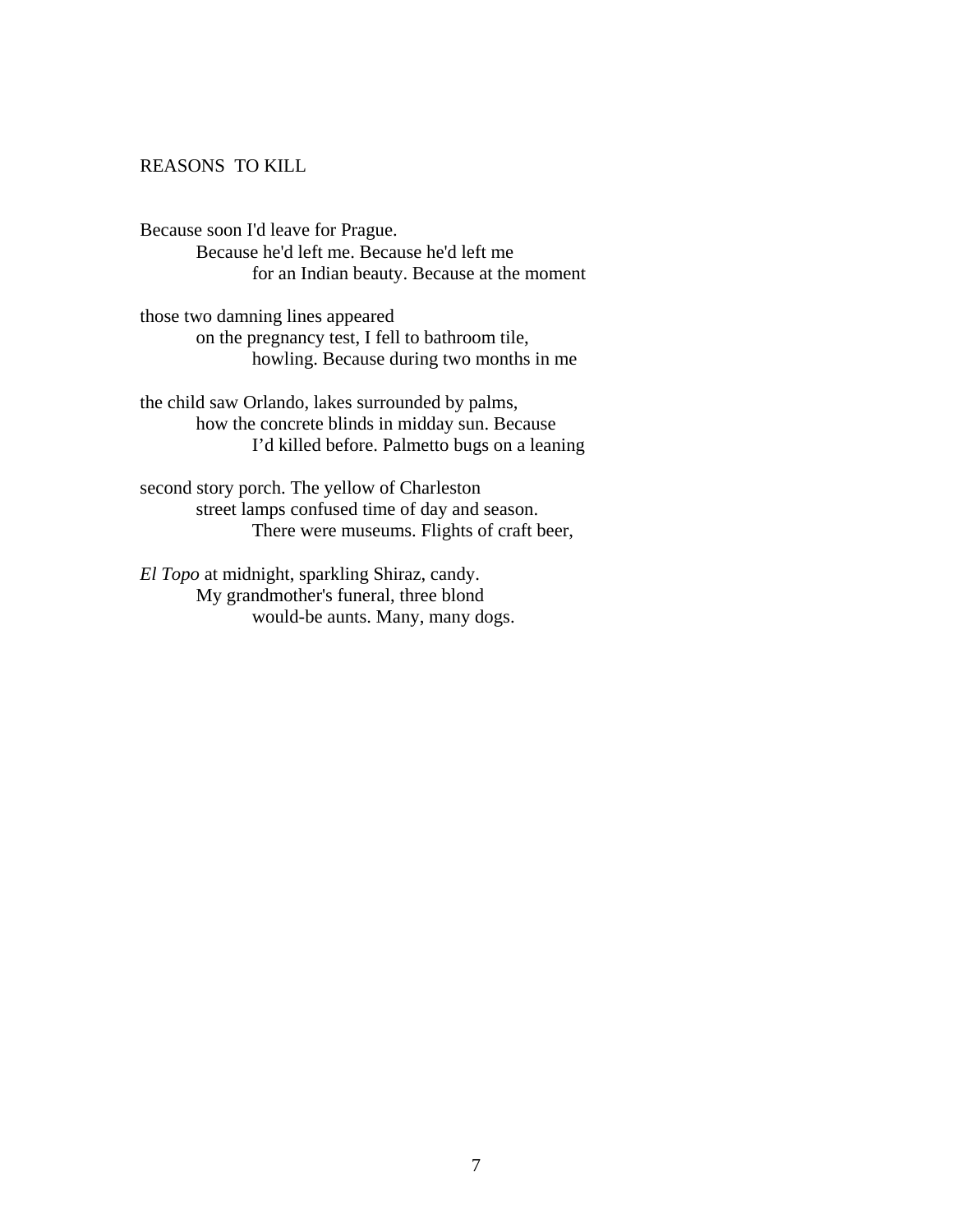#### CAUGHT

You are the dip of the bobber, cocktail ring falling into a toilet. The defeated *drip* and sigh, a finger to the mouth trick. I swear it will be quick today, Like a pinch. Bee sting. I'll meet you halfway. (On the mud side.) Airborne! Then you'll be in my basket. My father will clean you with his large knife.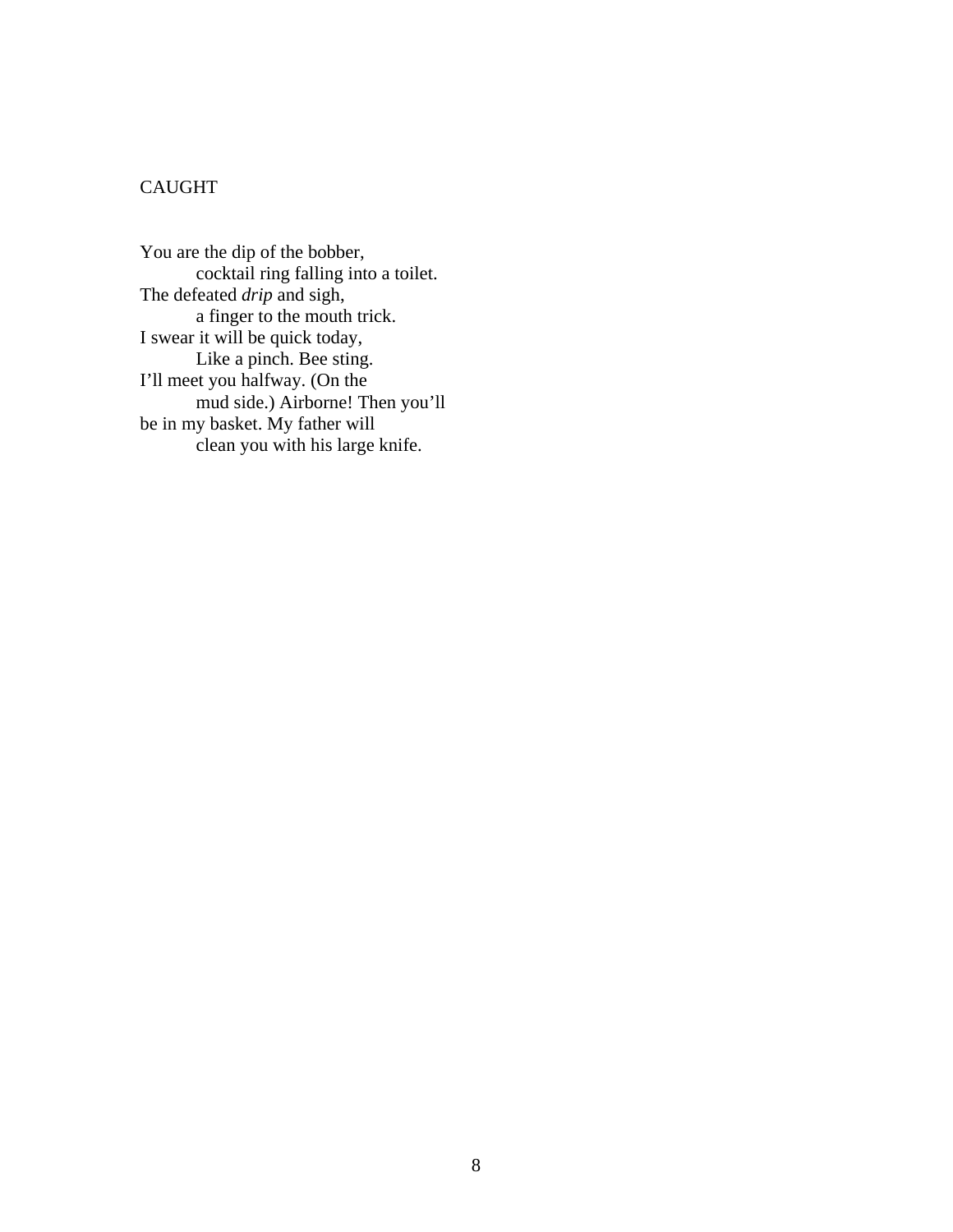#### THE DEFINITION OF INSANITY

If years before we met, you watched a glassblower gather the liquid on the end of his pipe like honey on a dipper, I must be crazy to return to this city of our terrible coming together. On the studio floor,

a thread of the glass fell, then cooled into a thin twist. Tonight, I extinguish the light in a bedroom that never gave me rest, but only dreams of snakes. The nightmares do not cease, and neither will this climbing into sheets,

moss green like some of the serpents I imagine. They hide in the leaves of a ficus or thrash underfoot. A coral snake curves in the pattern of the oriental rug. A baby ball python warms in my mending basket near the radiator. Sometimes, the stuff

of you frightens me: receipts for olives and pineapple, torn tickets from the burlesque review, a toenail clipping, the frail line you place in my hand like a crystal signature. Like the wake of a trawler. No, of course, like a snake.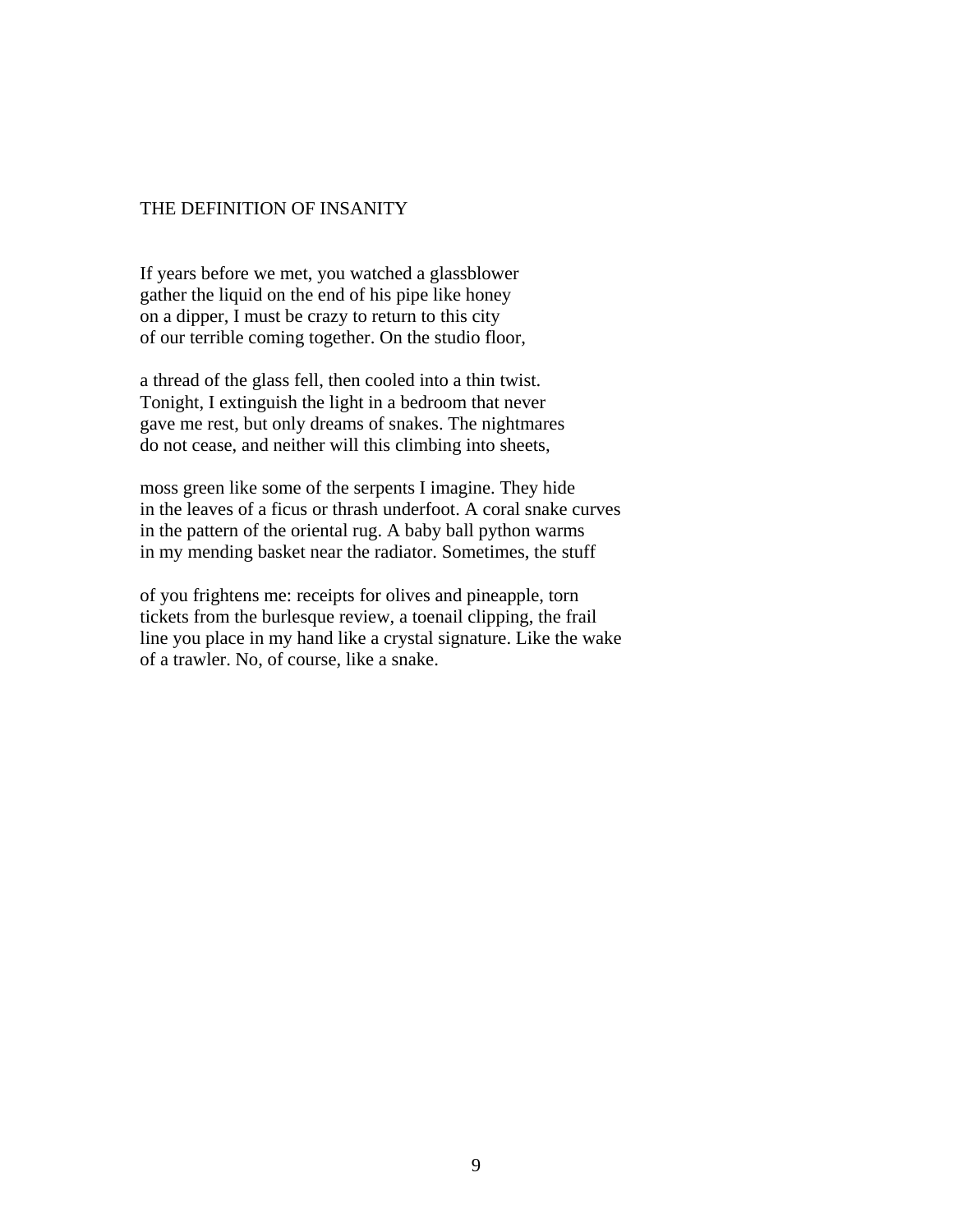#### CATCHING

We watch each other preen in mirrors opposite. You shave. I pluck, paint cheekbones on my round face with powders the color of a fish's rose belly. *Why wouldn't I be worth it?* Bumpy leather and its muted gold repeating logo, sunglasses' interlocking C's pressed to a tanned temple. Whale oil, liquid tarantula fat diamonds. Everything dies. I open a black, belted trench to reveal nothing.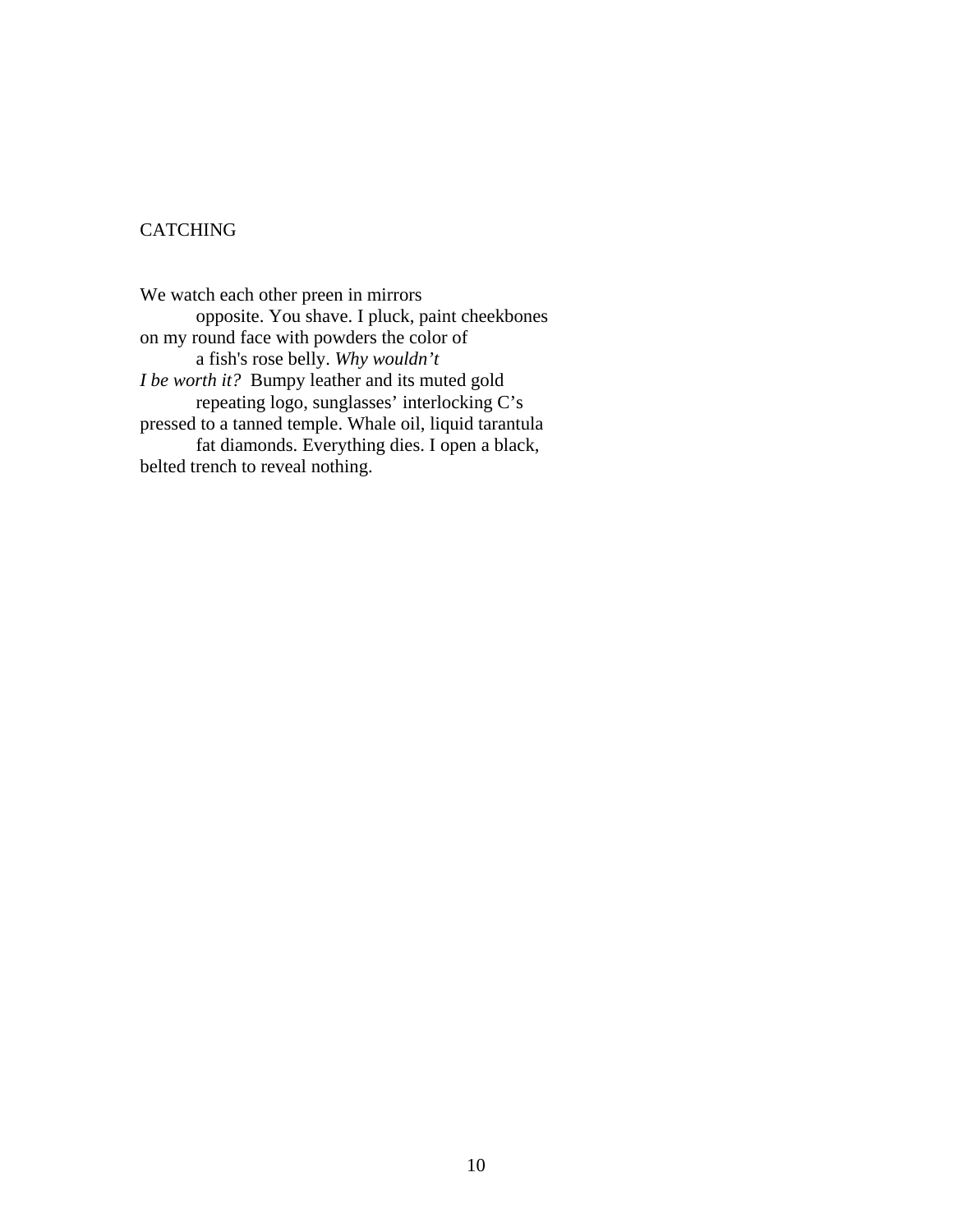# II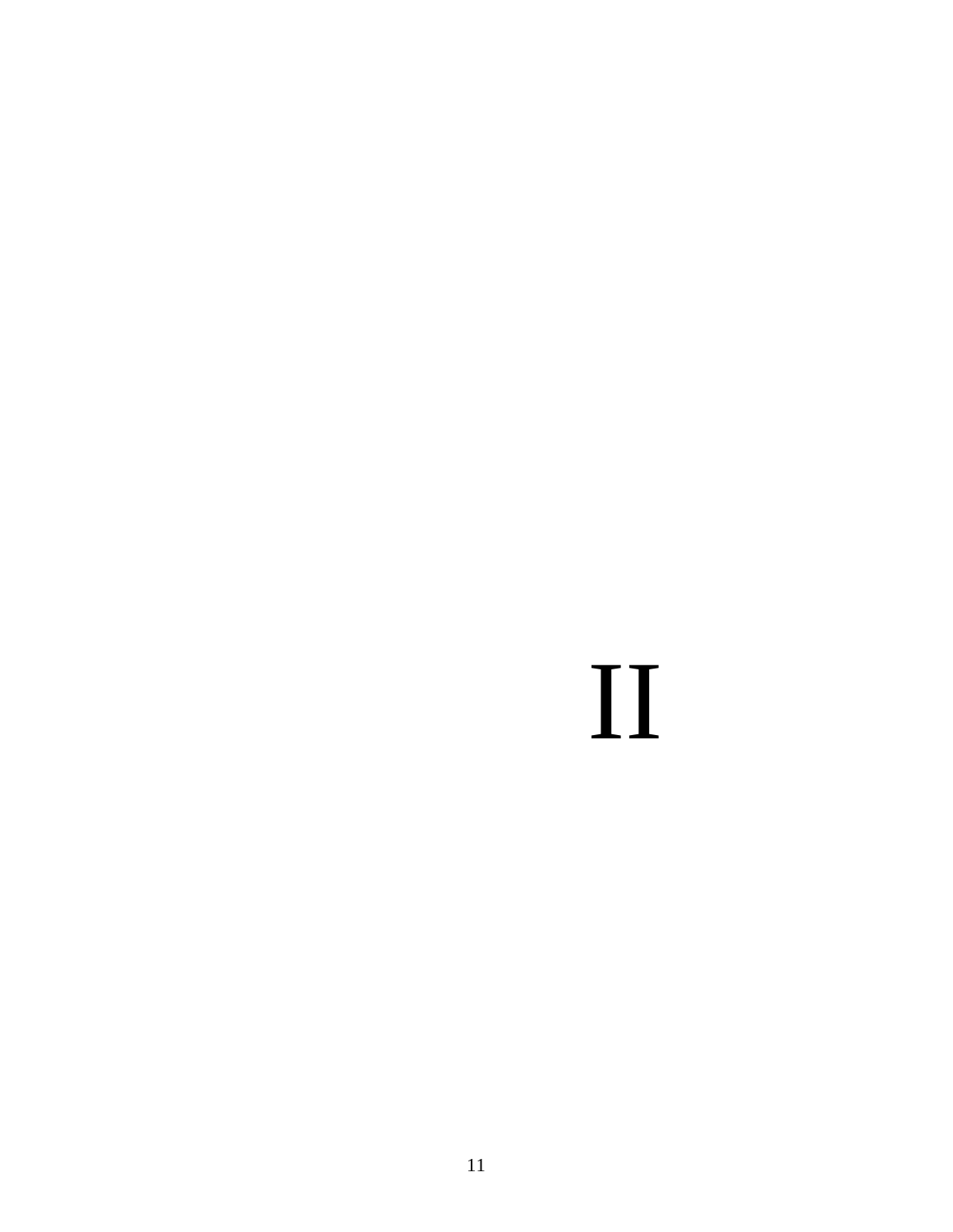#### DAUGHTER AT BEDTIME

Hide from dipping violets, wallpaper flowers that seem to lean toward you as you try to bring

on sleep, listen for the tinkling of ice in a beveled water glass as your mother moves through upstairs

halls. Listen for ambulances. Finger the scar along your arm, refuse to turn your back to an open space for fear of dead

relatives that might scrape your shoulder with cold fingernails. An older cousin has frightened you with stories. Wonder

if you'd hear burglars as they enter, how you'd plead for your life. Beg for stories: crocodile, elephant, words in

French, man in a fez. Think *tongue*. Tell mother you've been petting the dog as she holds your hands to her face.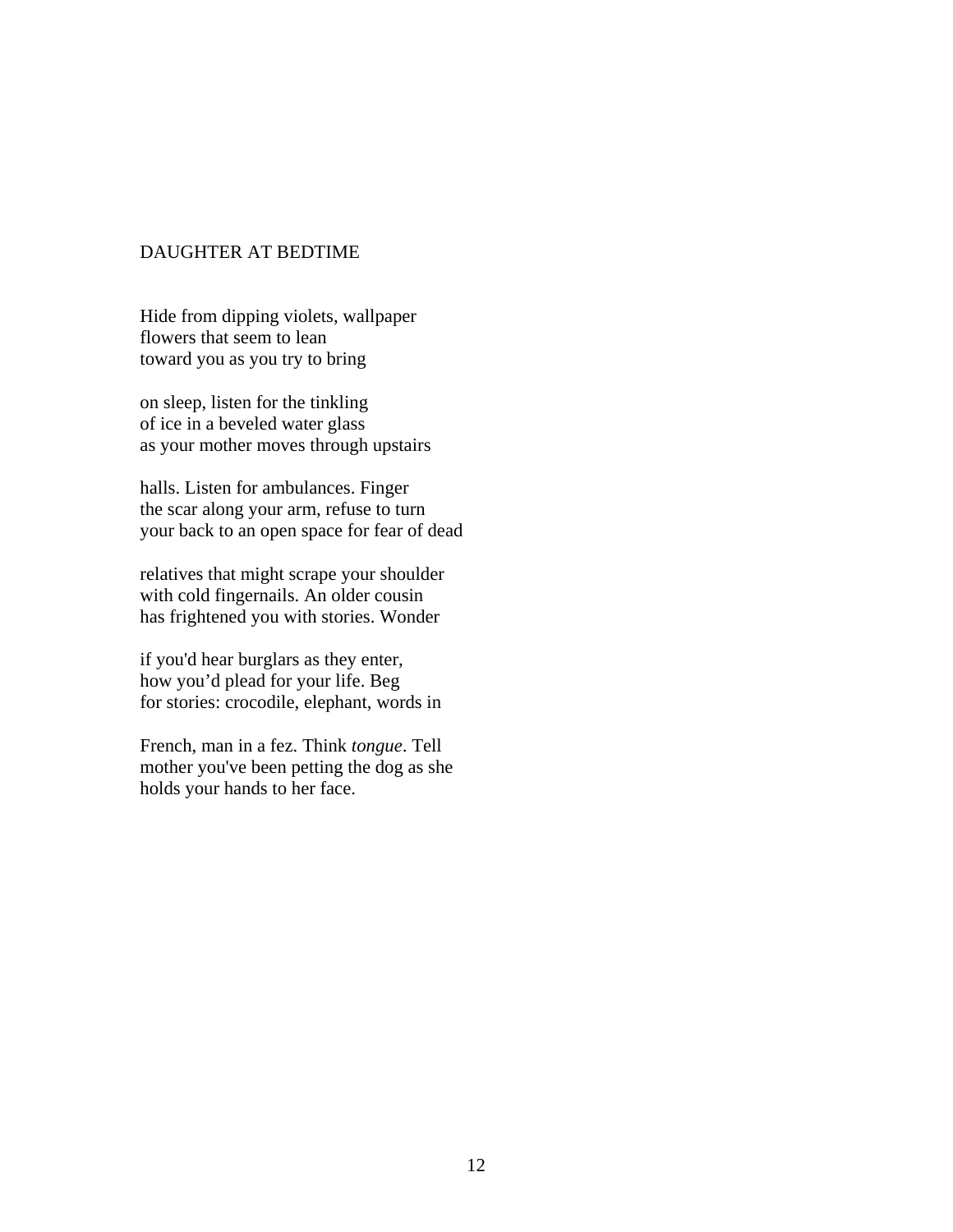#### TO MEASURE

(Try hard. Body quakes.) There you are, bending deep in the mirror. Here are your silly teeth, your paper robe. Clinic lady, through violet anesthesia: *How did you arrive here?*  A need for thickness, starch. *Is there a road named dead you're on?*  A kit for stopping the bleeding includes bagel, milk, mouth stuck with cupcake. No baths! But you take one, the stowaway done with its slipping.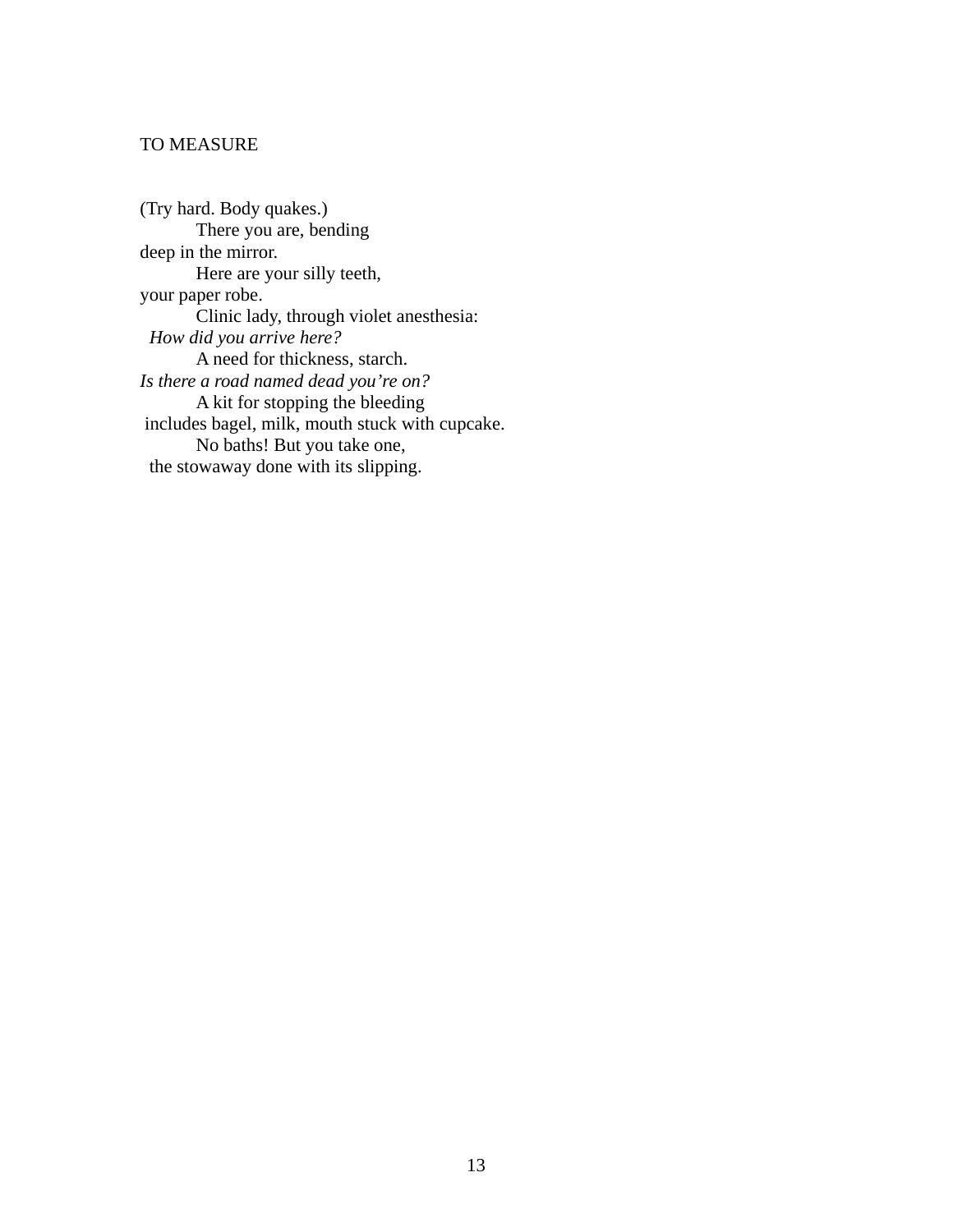#### SEROQUEL: EX-SESTINA IN TREATMENT

During check-in a nurse asks your age, weight. Math to better know you, calculate milligrams of meds per pound. Number of drinks per day, number of blackouts per week. The counting hurts a deep place behind the bridge of your nose, as if a green stem were hoping to pop through the bone, but just keeps bumping.

You know to rely on the kind sleep meds that make your head fuzzy for a few hours while you tangle with the idea of staying a number of months in this ward. You just want a drink to settle your stomach and the quickening muscle spasms. Someone does the math and scribbles your heart rate on a chart. Your eyes twitch. Your head pounds. In the dim of almost-sleep, you quietly thank the sleeping pills that allow your shaking body to bump

the rails of the hospital bed without ever really feeling it. At least you were never a meth head like the redneck you watched in intake earlier. He counted the numbers (all of the ones they ask you about) on his fingers, then laughed and pounded the heel of his palm on a denim thigh as he mentally wrestled with an answer he couldn't find, said he was *never good at math anyway. Ha ha.* 

The only non-habit forming sleep med gives everyone the munchies. Bundt cakes, brownies, turnovers. Addicts are hungry, so the baking is constant. You cover cupcakes in green icing, pink icing, non-pareils and gain weight. But you'll take the pounds to be guaranteed to never toss with your blankets in fitful sleep. Family weekend: your mother scowls as she notices your thighs from across the airport. She counts in her head what you've gained.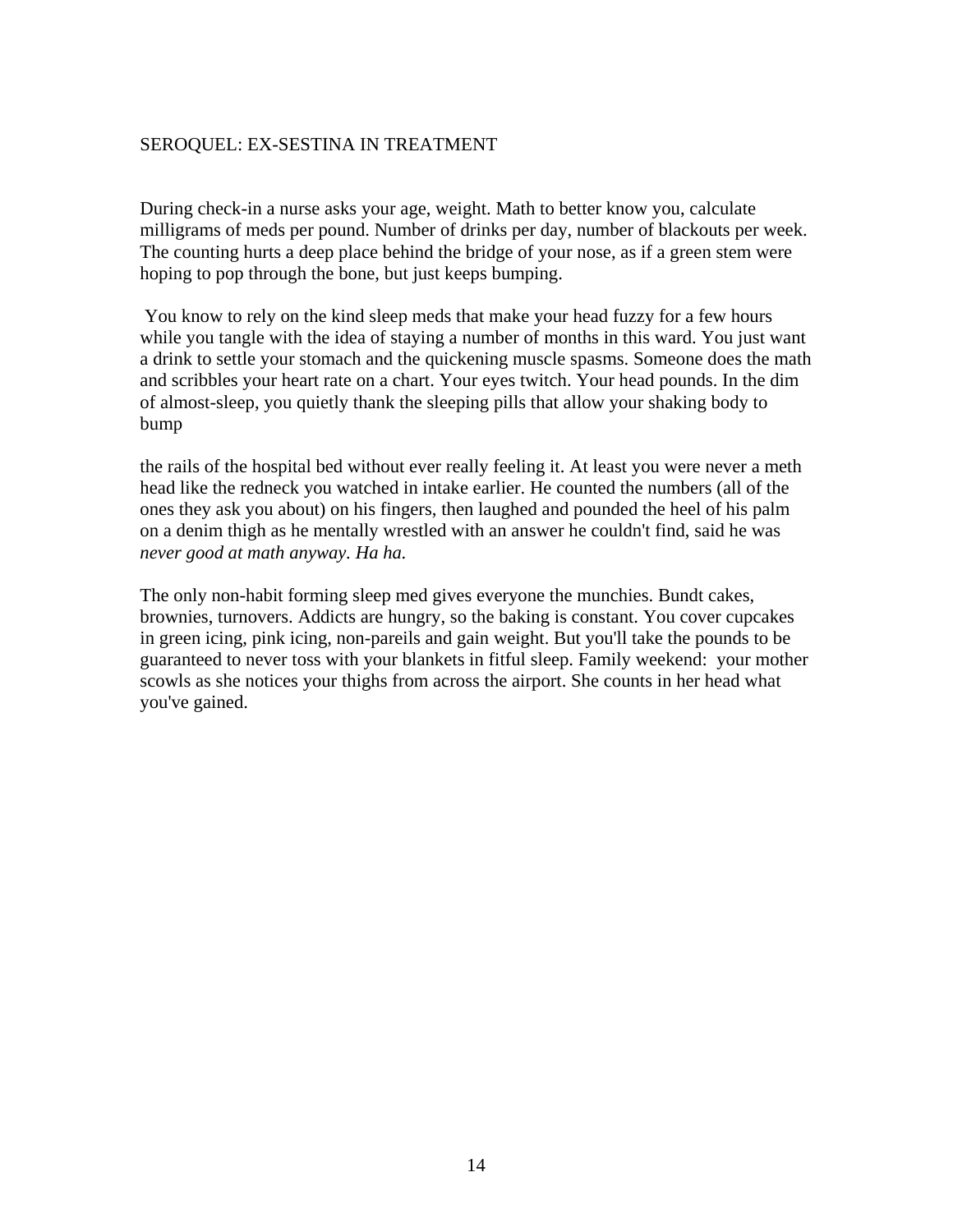#### ANTIDEPRESSANTS

Because some days are boxes to be crossed out in red ink, others, small round pills to be punched through foil.

To press a palm to a child-proof cap, shake out one white circle, then swallow,

is a bulletpoint, item completed to be struck through. Like flossing, or the peptide balm I knead into my thighs,

knowing that twelve bucks spent at the drugstore won't firm, hoping diligence will. Like a pilot

who peers under a wing to check for leaks, checks that his lights are bright and clear. Like my father, who so often lifted

our family northward in a Beechcraft Bonanza to spend entire summers in the Blue Ridge Mountains, breaths

held as he banked left and we prayed to bump safely onto the runway jutting from one of those Jackson County peaks,

topography I believed I could memorize as the six-seater glided down. I lie when I say that later in my bunk, as my sister

tossed beneath me, those peaks' pattern would not form in my mind. I never thought of them again, like the stations

of the cross, much repeated then forgotten until now: Once, upon touchdown,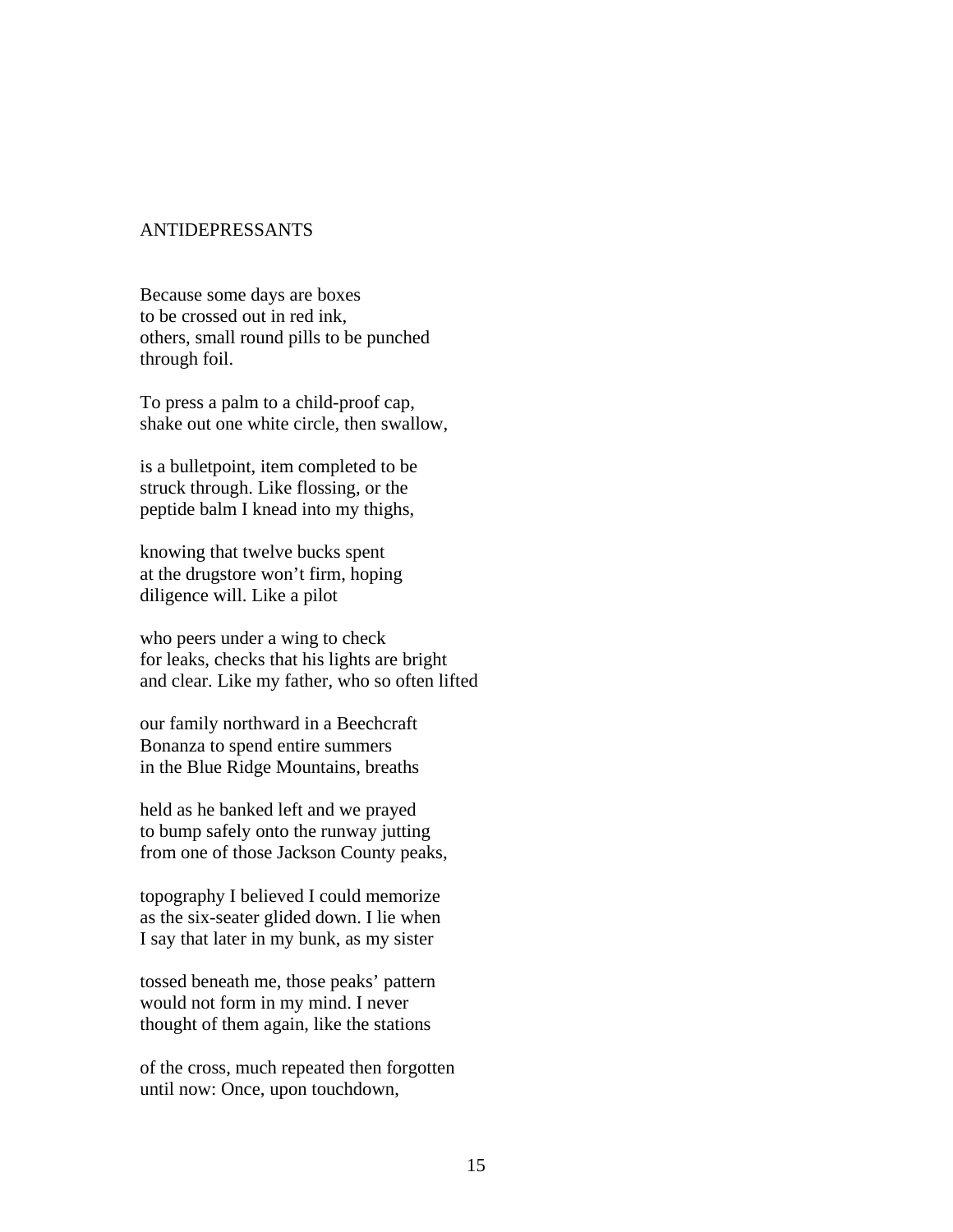the nosewheel's tire burst, and with

no jack to hoist the fuselage, Dad left us eating Mentos in the musty FBO, returned with fifty pound

sacks of horse feed that, tossed in the cabin, would tilt the Bonanza's nose to the sky like a bayonet.

I remember that it worked, and that not long after we peeled the skin from barbecued chicken breasts

at a long, wormy chestnut table, tilted back our heads and dropped

the food in. The grain went to feed our Tennesee Walkers. Some went to rot like a child called *genius* too

soon, or the bright optimism of an eager young wife kneeling before her naked husband, like a child kneeling

by her bedside who whispers the names of everyone she loves, then *Christ in me, the hope of glory.*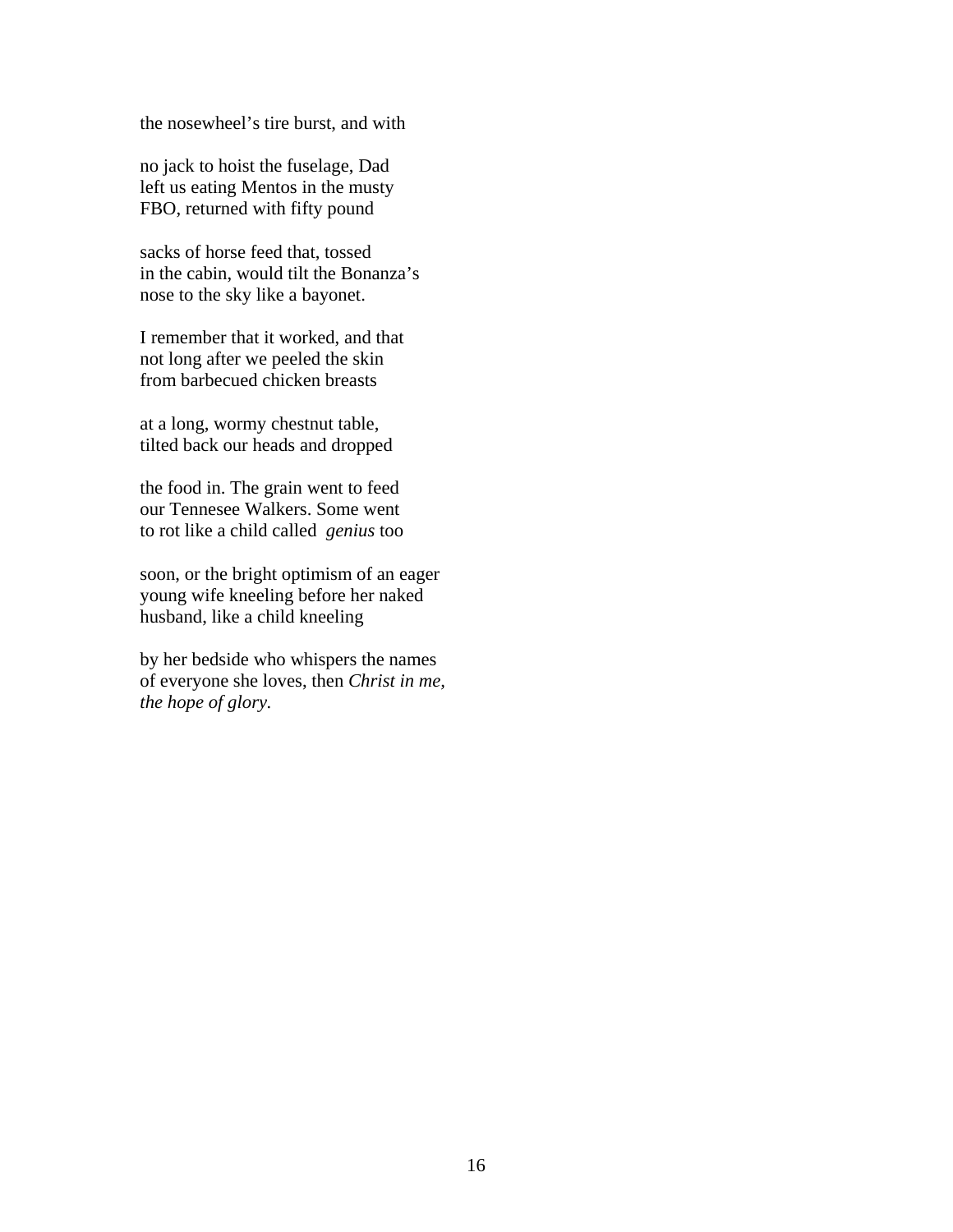#### **SAUCE**

made of strawberries and other things not worth mentioning. It's only the fruit that anyone remembers, oddity on a pile of pasta, the way you think it will taste, how it's not like that at all. Balsamic vinegar cutting through the deep pink on the tongue, shavings of pecorino drifting onto the plate like dollar bills onto a king-sized bed. Or snow on wool the day Richmond got ten inches and I screamed into the morning, YES! Because the only snow I'd ever seen had been slush packed hard and dirtied under rented ski boots in North Carolina, the rescue team lifting me into a toboggan and attaching it to their skis to take me down the bunny slope after I caught an edge and fell. One leg, east; the other west. Hurt, and sad for having fallen, for not having been more. Like the night I cooked the best thing I knew, and afterward you kissed me not for love but because you knew you should. Or how when later a stray dog,one eye gone, found us on the porch, you held her, stroked her, said *good girl, sweet girl, most beautiful girl in the world.*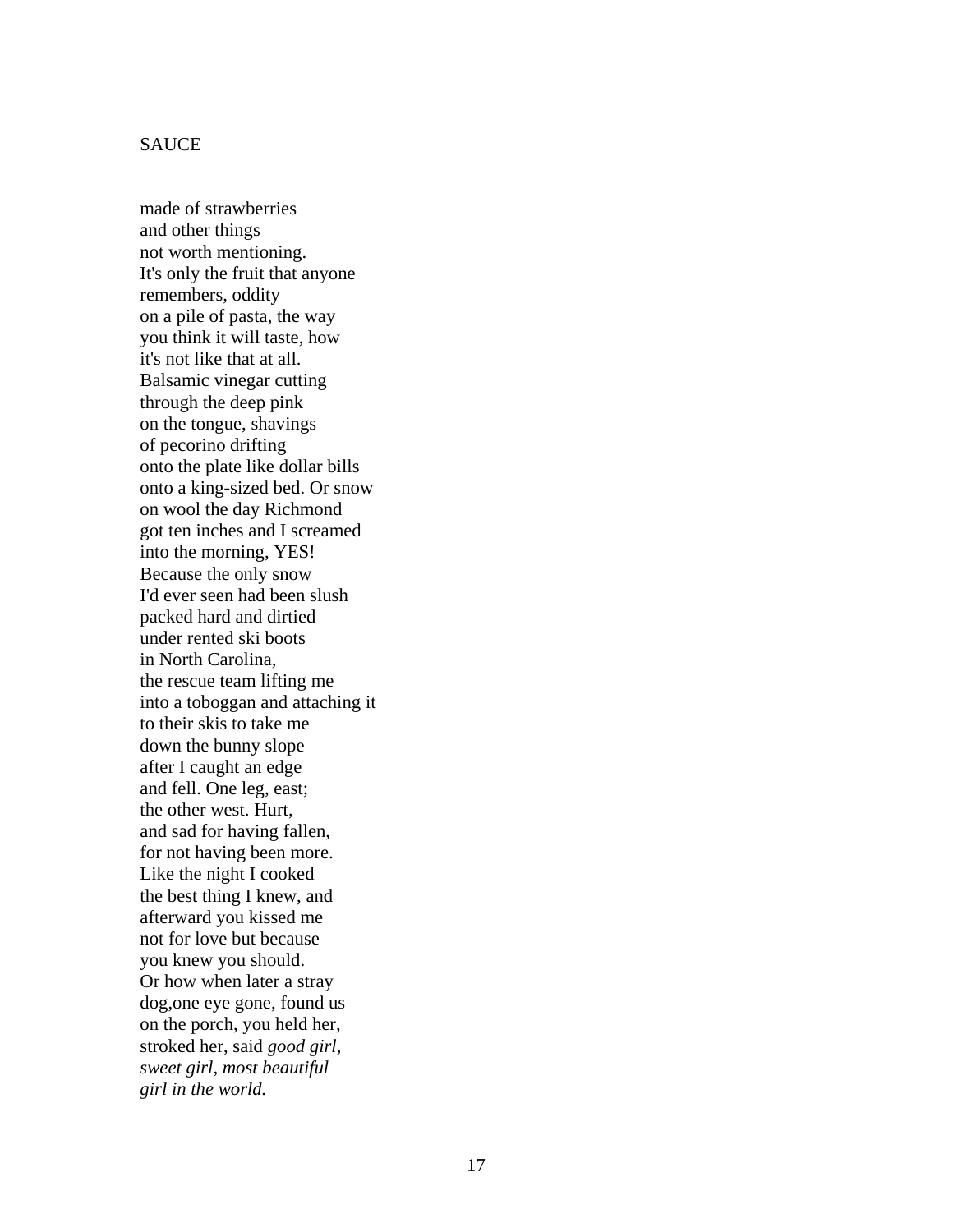#### FEAST OF FLOWERS

The county took eight boys this year, stuffed in the backseats of cars, thrown from motorcycles. Lying still on the slopes of grassy shoulders or slumped on steering columns, they died, amid architecture of charred, bent steel.

Now they are stickers: names and dates in vinyl pressed to cars' rear windows. *Robbie, we'll never forget*. Tattoos: a guitar with angel wings, fireman's helmet, black and grey portrait on a shoulder cap.

You press a funeral program into my hand, and we read together. I trace his nose on the page, then yours. You seemed young. Too young to find him blue, hours dead after falling in the shower, the water running cold. Not the watery death that surfers fear, but from a seizure, safe in his own home.

Before the memorial, you paddled out past the breaks and straddled your longboard, tossed daisies into the inlet where five hundred years earlier, Ponce de Leon landed, and named the place for blooms and resurrection. You floated, listened to girls' small voices rising from the beach, singing, watched the sun change on the stripes of the lighthouse.

Lying in bed, I beg you, if I die next week from a snake bite or the bird flu, or rot slowly because a mole on my back has seen too much sun, to never print t-shirts with my face, or forward emails about me, but go to my house and clean out my drawers, hide anything that would make my mother cry.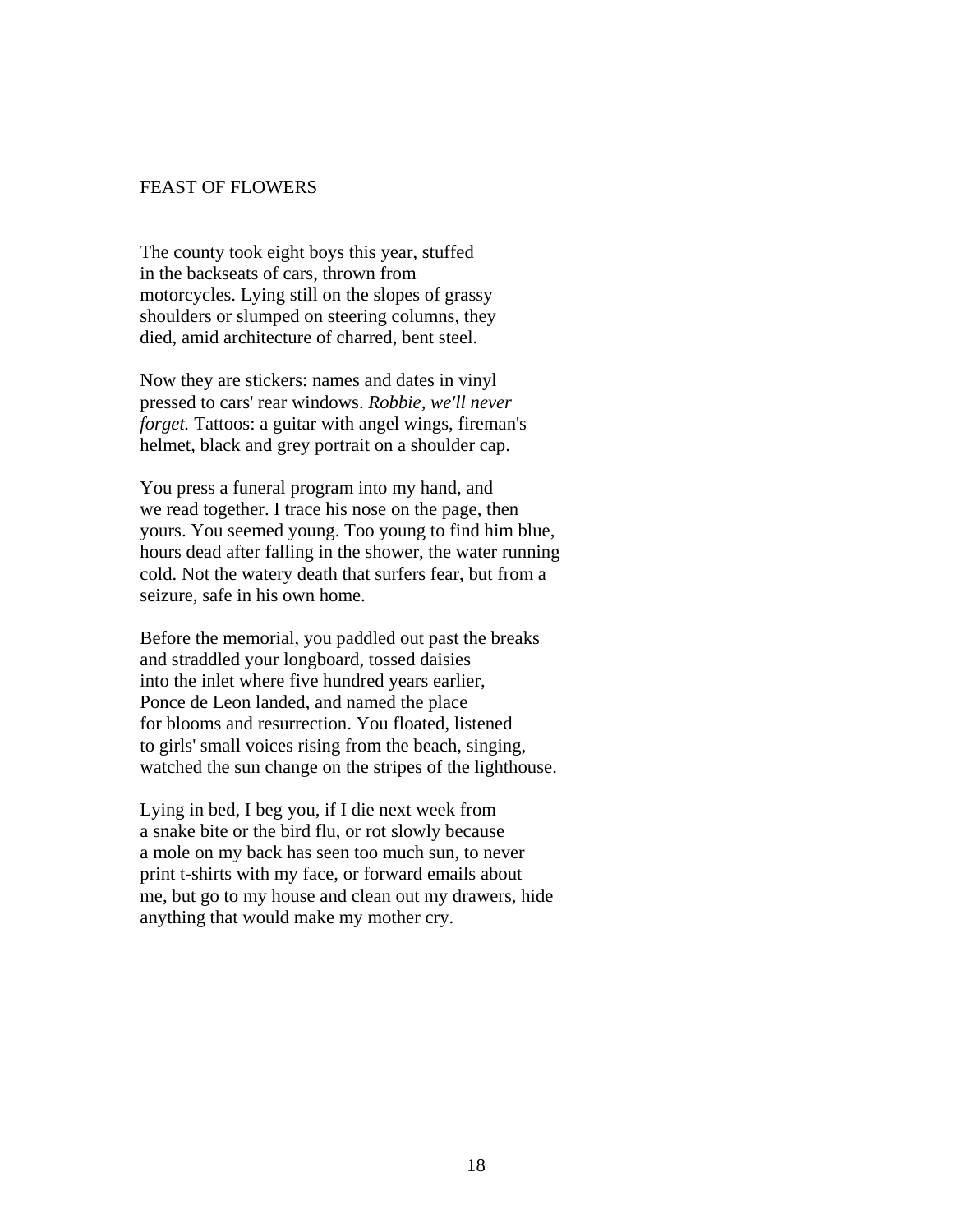#### BETTER THAN THE THING ITSELF

We were reflected and curved in a sculpture the size of a small house that sat like a bulging

drop of mercury on a concrete pavilion. We photographed ourselves, there, stared at our stretched bodies,

as if looking directly might change us, like Medusa, into stone. Later, the child in the 3-D theater reached

out, tried to touch the bowing fingers of an anemone, the clown fish that rests in its fluttering. When we left

through the automatic sliding door of our hotel, there were the hunks of cold: fourteen ice sculptures

being carved in the park, artists gripping their saws the way lovers ice skating clutch at each other's gloved hands.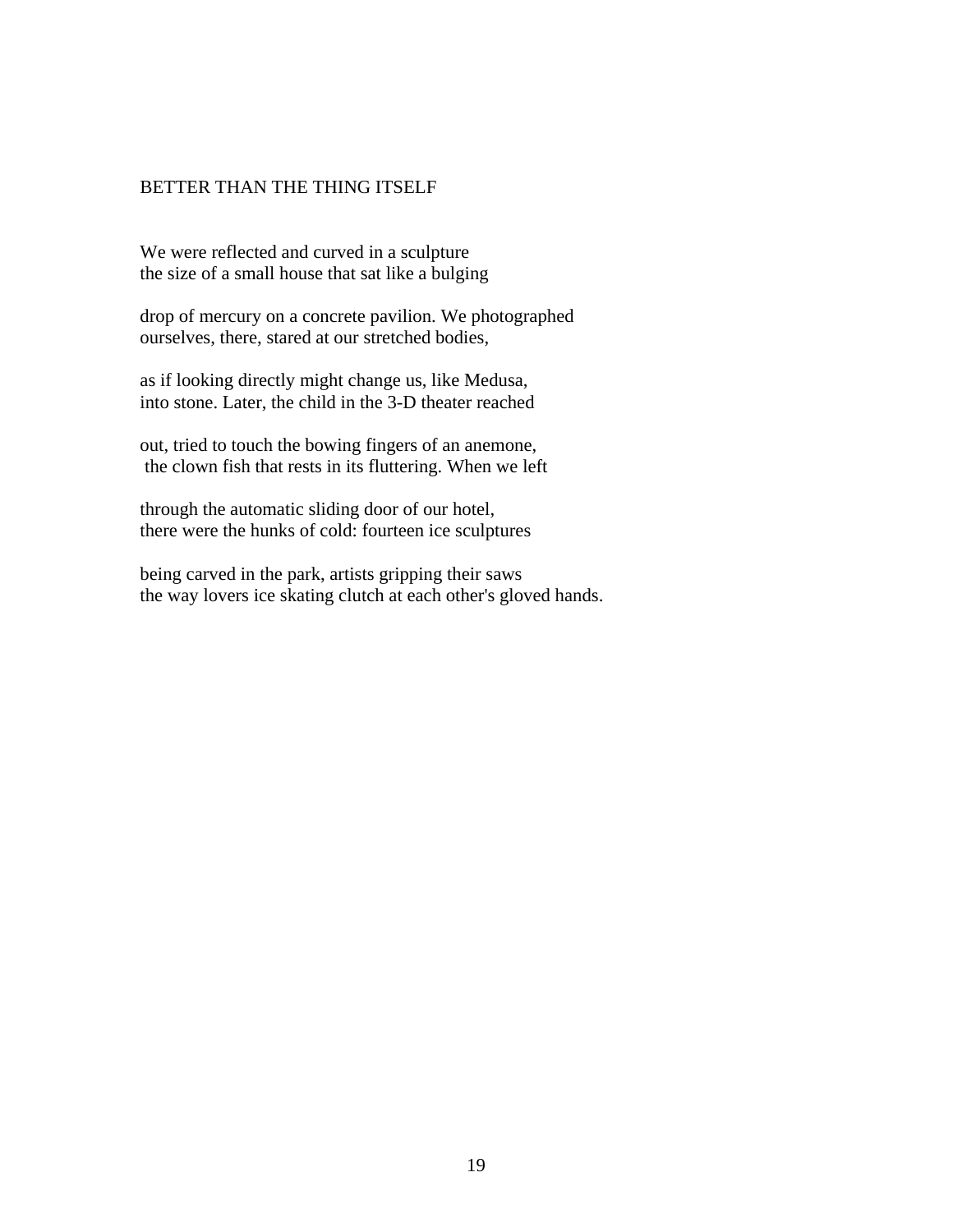## III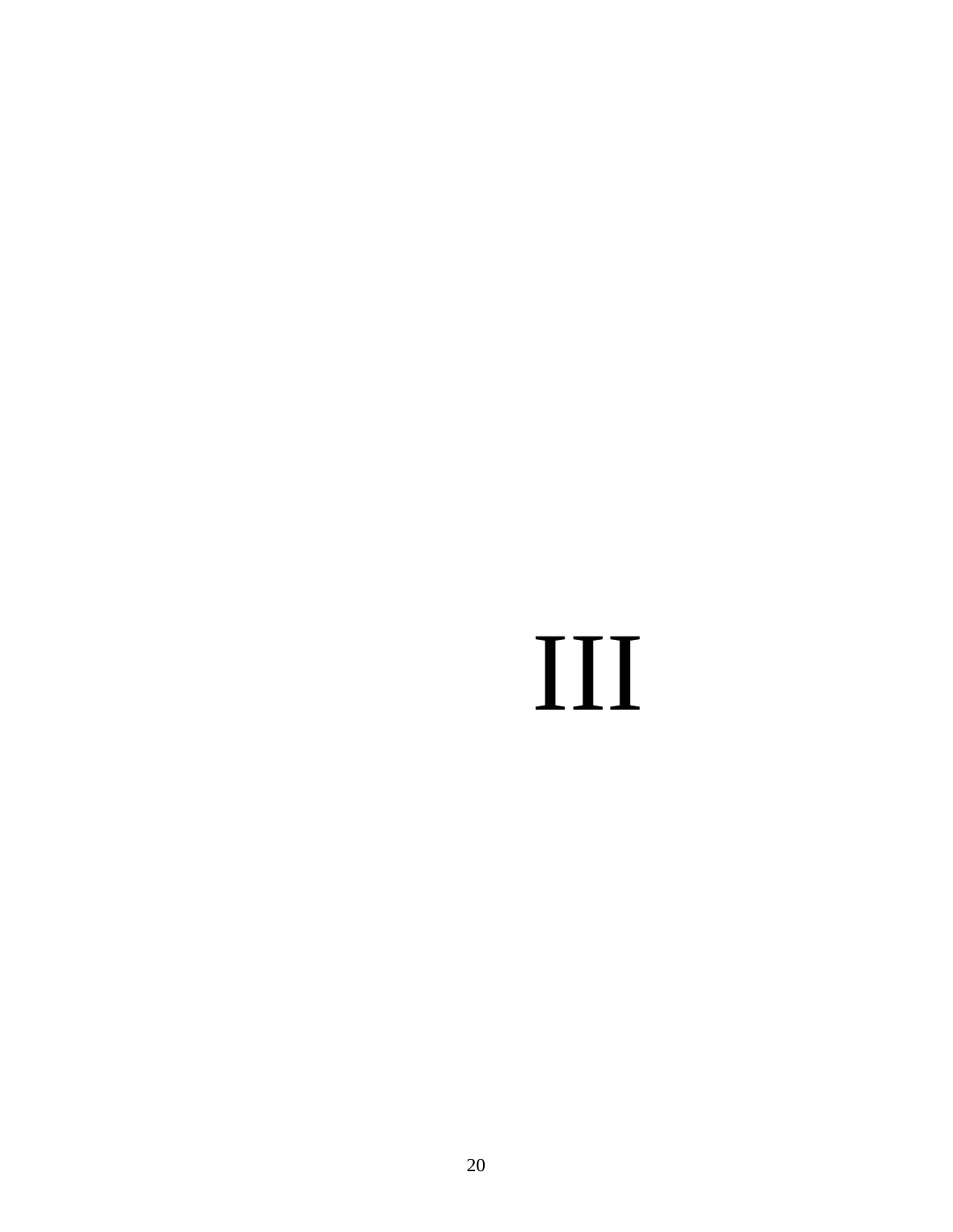#### CARLOAD

The mob of chimps streaks through a forest. They beat on trees with sticks and howl to intimidate a rival group whose lush fig tree they want. The alpha kills one of the enemy young, and when bored of it or full, passes the little skull still mottled with wet flesh to his patient, hungry mate. This is what it's like to take another person's story. Here's one: a woman sated from chicken and wine drives her boyfriend from dinner. He says something that angers her, and she swerves as a child over-correcting a video game's sports car would, onto the train tracks that run parallel to the road, says *I'll kill you. I'll drive into a train and kill you.* And her daughter, sprawled over the hump on the back seat's floor, timid, asks *Then won't we die, too?* The child thinks *balloons, horse on a spring outside of the supermarket, small plane lifting.* The car makes awkward leaps over tie after tie, bouncing.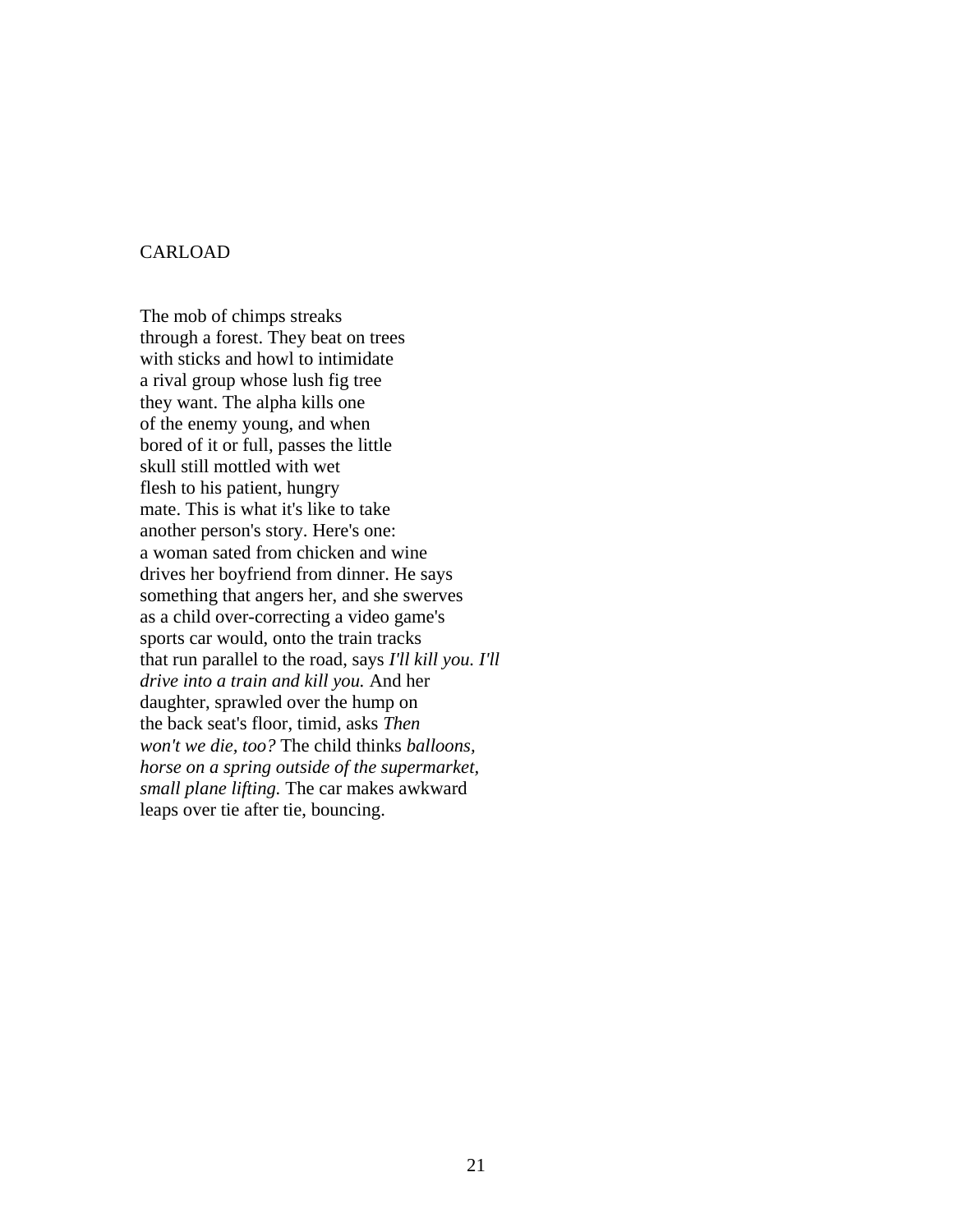#### LETTER TO A DYING COUSIN

After food: exodus of color, hats into the yard for the sun and cigarettes. I hear you're smoking, and I'm glad for it, each drag a small *fuck you* to this place you'll soon leave. Easter again. We added cardamom and pecans to the waffle batter and dressed in the style for which the holiday called. Do you think of me, how I haven't written? I have promised myself to learn about trees and birds before summer's end,to know more of green, the shrill calls that wake me. What are your promises but to wake and only that? Your body withers: I cannot tell you that I have broken myself on the back of a tall man, and that most days I think only of this.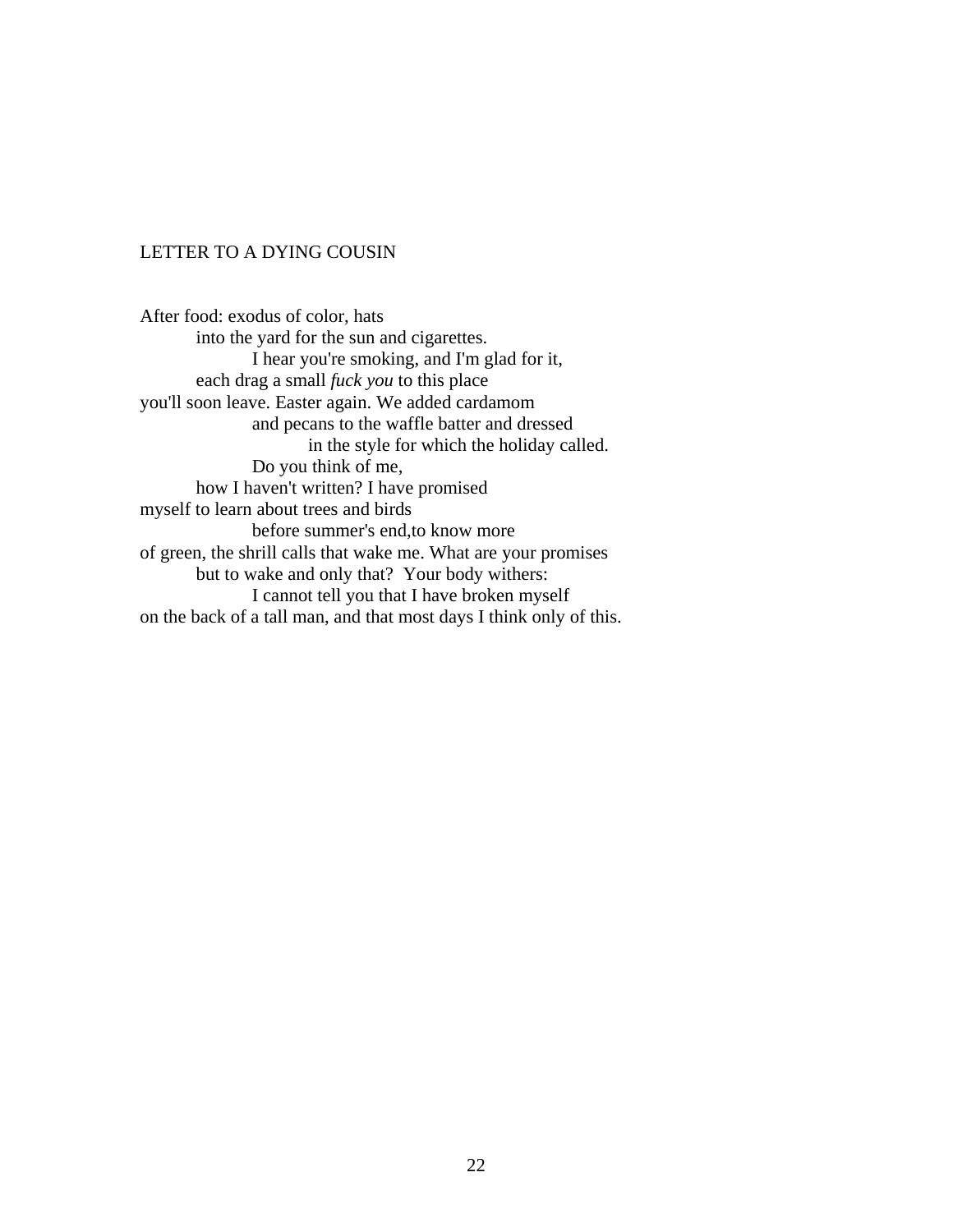#### NO ONE CHARGED

My neatly manicured nails pop against the double clear of a tumbler of vodka. Your canoe-carrying man's hands, the bitten nubs, cradle swirled blown glass. You suck at it, a giving nipple, blow the sweet whorls at my face, open and wide as when receiving a kiss. No paved roads, and while stuck in this rented house in the dunes our skin grows too apparent. We focus on wildlife. I perch in a bar chair while you kill a dozen hornets. Porpoises announce the East, the island's wild Spanish mustangs nap in the warm dirt of the lawn beyond the lower porch. Later, you read a newspaper story: a killing that rocked five hundred locals. Three horses, high-powered rifle. None of us want to be innocent. It must have been a mind gone awry. Like Britney on the cover of the Us Weekly in my lap. Her bald head lit by the parking lot lights as she beats the side of a paparazzo's van with an umbrella.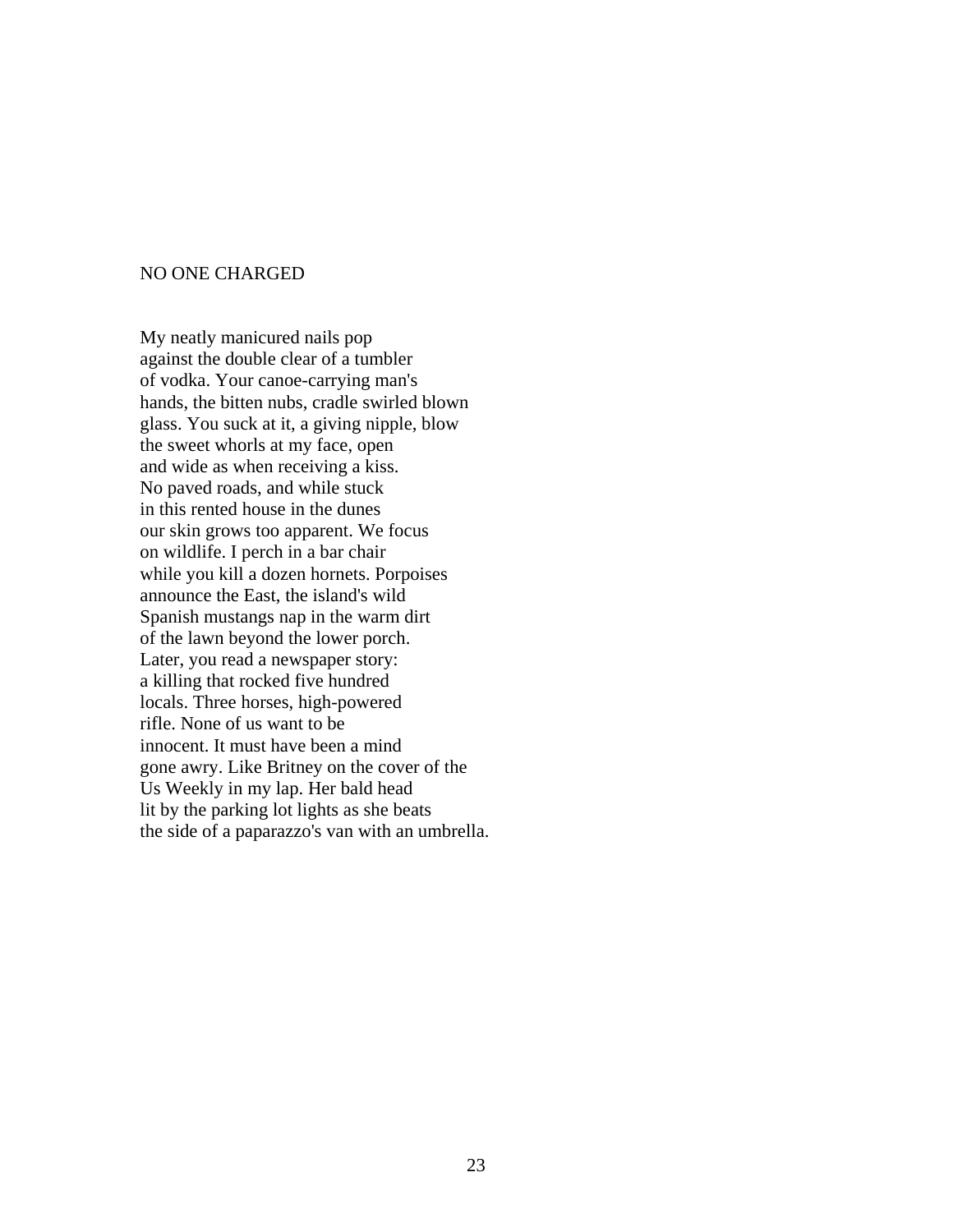#### EQUINE NOCTURNE

Tonight, as the man pours grain into a red plastic bucket, his sorrel Walker writhes in the gray dirt, pulling up grass. The huge curve of red middle is rolled

toward the sky, eyes showing white. He's grazed too long and eaten sand, or minerals have made a hard ball in his belly. Tapeworm, roundworms,

larvae in the bowel. So many ways to fall ill. The man sighs as he loads his pistol, and remembers another gelding, khaki-colored. Another gun, how

he hated telling his daughters, and that any death, to those girls, no matter how merciful, was cause for tears. The springer spaniel, liver and white, who pissed and

whined when it rained, wrapped in a quilt and placed in a grave lined with trash bags. The grandfather, beaten with a dining room chair by an intruder, then pieced together

only to die. The oaks are sentries as the bullets crack. One, then three. The fourth and fifth are from a larger gun, but the huge ribs expand like bellows

still. His wife leans against the fence rail, the edge of her smocked cotton gown wet from the grass, and begs the man to bed. As he tosses,

the horse tosses, shaking something inside loose, then each stands quietly at dawn, believing, because they must, in miracles. The man sponges

the dried streams of blood From the horse's nose, knows he will never speak of this. At dusk, the horse will eat noisily, bucket knocking the fence with each thrust of his head.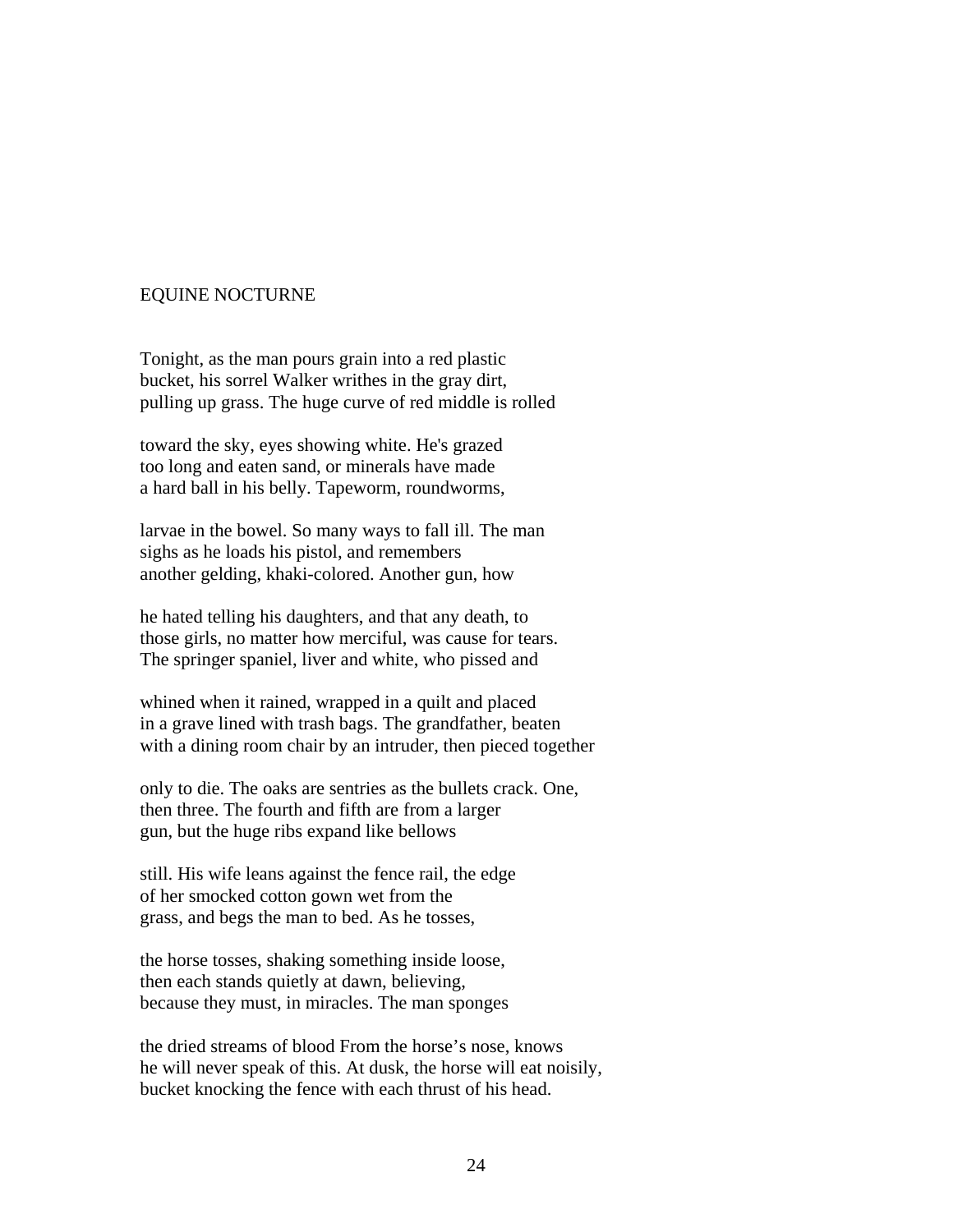#### **GREYSTONE**

#### I.

Syndicated portraits. The photographer asks each to wipe the hair from his eyes. Five faces: smug or tired. All I know. Like students shot in their classrooms, who from the moment of their bleeding out become fences: whitewashed and surrounding their homes.

#### II.

Girls and their tears self-consciously abandon vanity and honor the memory of mouth and heat with bare faces, covered bodies. All in sweatshirts and ponytails. Those with bad eyes wear glasses. The flames of short candles reflected on smooth straightened teeth. So without stain. Near clear, near blue.

#### III.

The dirigible breaks into halves against the oak bark after two hundred silent feet. Twice today I have recounted it, my tongue clicking, an adding machine as I tick off the figures that swallowed boys. Five in an \$80,000 two-door. It flew a mile and change. Then the air, borne into the late before morning.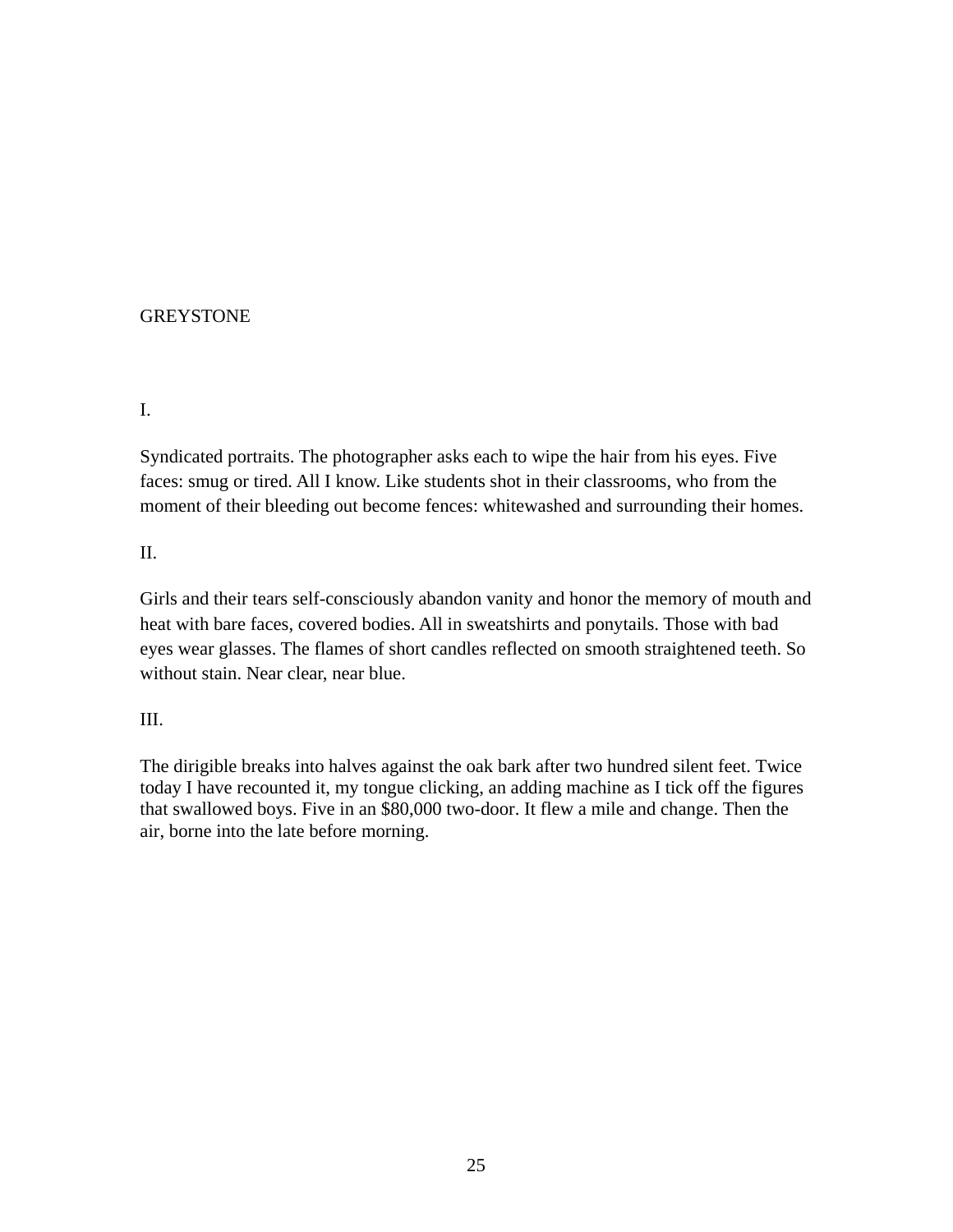#### NIGHTLIFE

His name will be Valentino, *like the designer,* and he'll finger the Louis Vuitton logo bagette on your shoulder. He'll ask if it's authentic, then won't believe you. A gift from an uncle for your high school graduation. Space Electronique will be packed, kids on study abroad eager to slam absinthe andtequila in a *real European discoteque,* but the girls there will all be Americans, Australian. The Florentine men will know to come, know to sit near the upstairs bar in a giant room lined with white leather couches, poles and mirrors, black boxes above the dance floor that hold teetering co-eds. Valentino will be pleased to find you've not worn a bra under your halter top and will fondle your eighteen-year-old breast in a round booth downstairs, will pull aside the black crepe that gives under his knuckles. The other girls will plead with you, but you'll go with him, sit in his lap in the tiniest BMW, climb to Fiesole and watch the city blinking from above. He will pull your skirt aside and ask if you're a natural blond, if *you have Tampax in?*  When you think of this, remember billowing pink window treatments, a large armoire in the corner of the bedroom, the three cigarettes you'll chain smoke the next morning while perched on a velvet reproduction Louis XVI settee. Forget his voice in the moment he asks if you have AIDS, the proof of him in your faded pink panties, his low chuckle at your cheap shoes.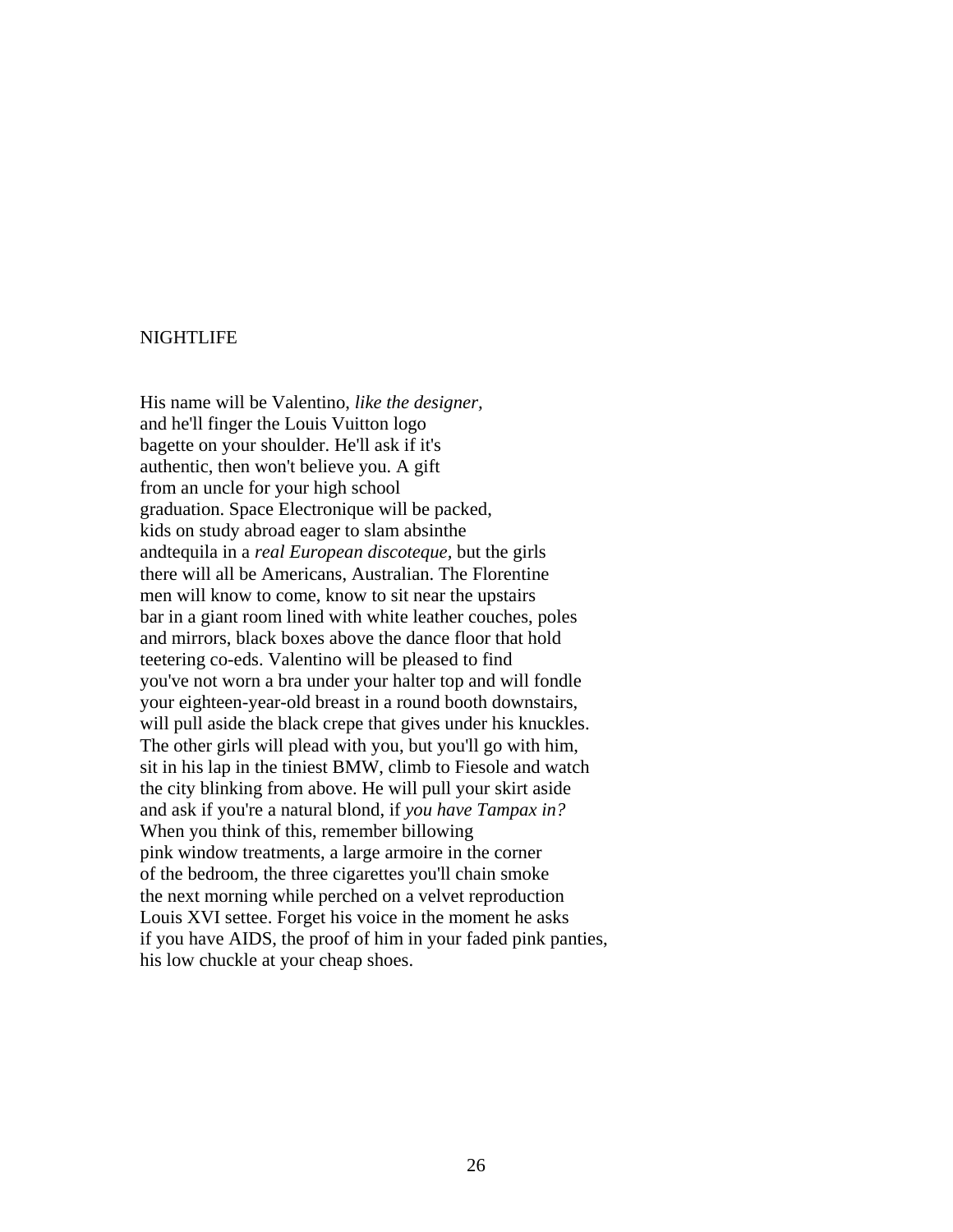#### BELLE GLADE

I returned to the camellia bush, petals like a careless stack

of bright plates, bush so full and bursting that cars slowed on Mother's Day,

men taking their women to see – a treat. And when I gave you the monkey

doll I found in an antique shop, you said *no idea.*  Didn't remember Zippy,

this brown fuzz you clutched while I called the police, thinking that they'd really

kill each other this time. I stood outside the old cracker house in Belle Glade, Steve,

thought of how I've never been invited to any of your homes, how often

you've eaten St. Paul's Rice at my table, though, told my girls *her name isn't really Sherry, you know.* 

*It's Shirlena.* I hope the only secret you have isn't real at all, like the joke you tell my daughters.

But if you want something to remember, little brother, I can press a waxy leaf from that plant into your palm.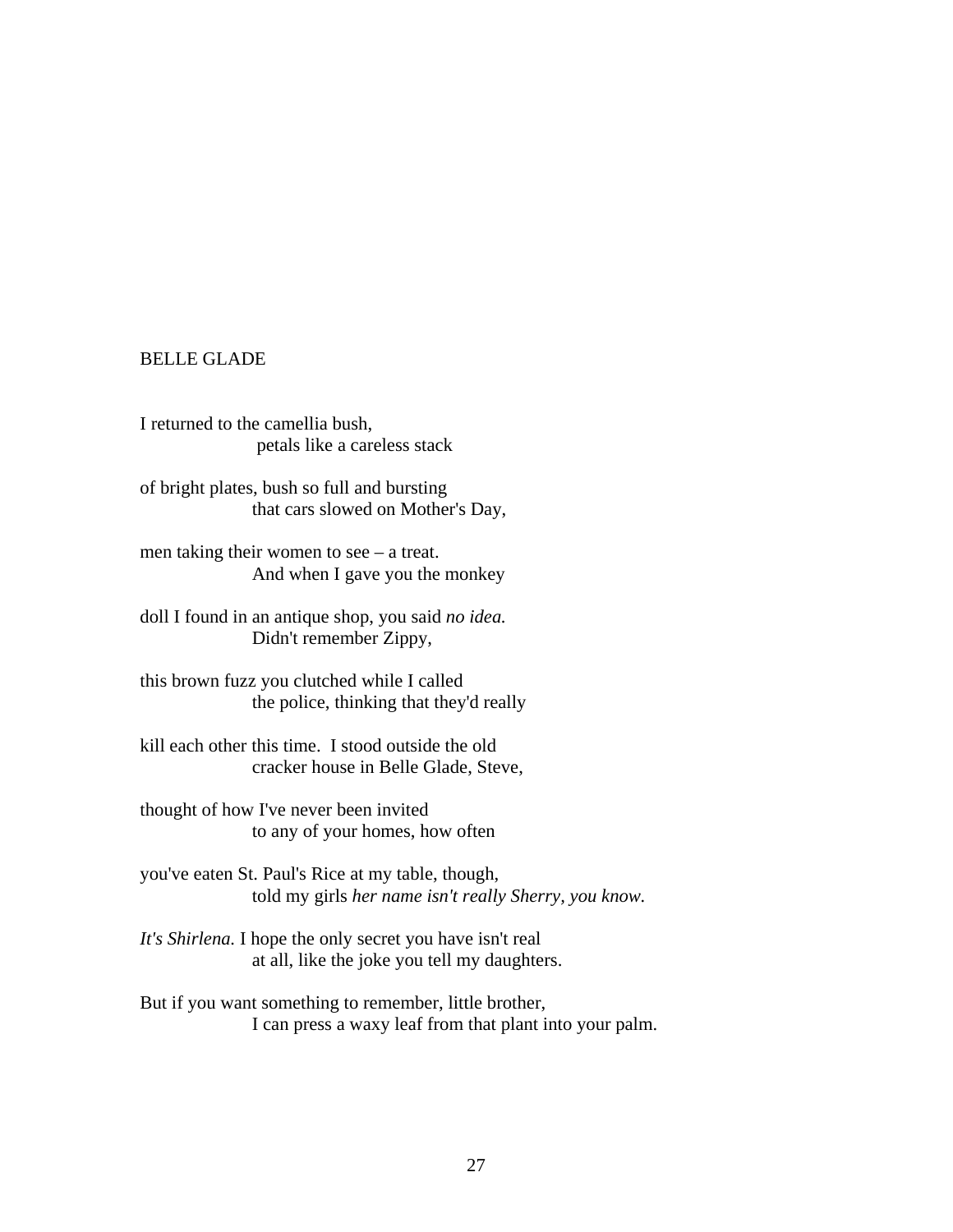#### NICK ARVANITIS

*In 2004, financial firm Morgan Stanley sent mercenaries to find a young executive stranded by the December 26th tsunami. His girlfriend, Leslie, also a Morgan Stanley employee, drowned.* 

Here a week, and each morning the same. A beach waiter, reliable like the tide, brings me fruit; I give him baht on the plate of my palm. In an ad for a cruise line : balding dad un-tucks his shirt and dances like a dervish, grinning. His kids impressed. Can a person be changed? I run a few miles every day back in New York, and Leslie laughs when I call the front desk to ask about a treadmill. *Does the city never leave you?* she asks. *Will I hear taxis honking if I hold you to my ear?*

\*

Dozed in my beach chair and woke to children's voices. I want a little bite of something. My hand grabs at the plate next to me and it almost tips from the teak folding table. A child runs by, then her father. I hold a green slice of melon. Then we're all running.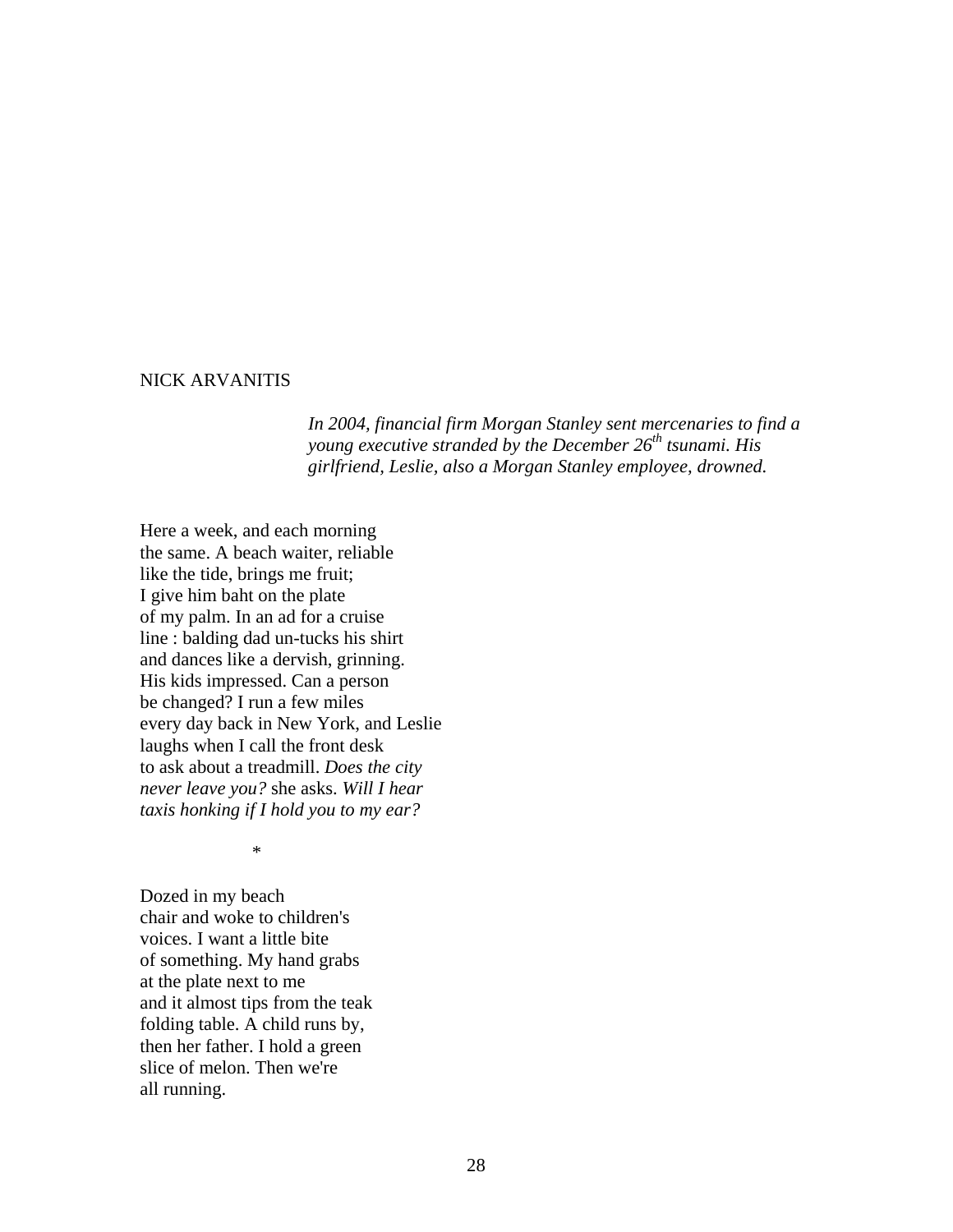## IV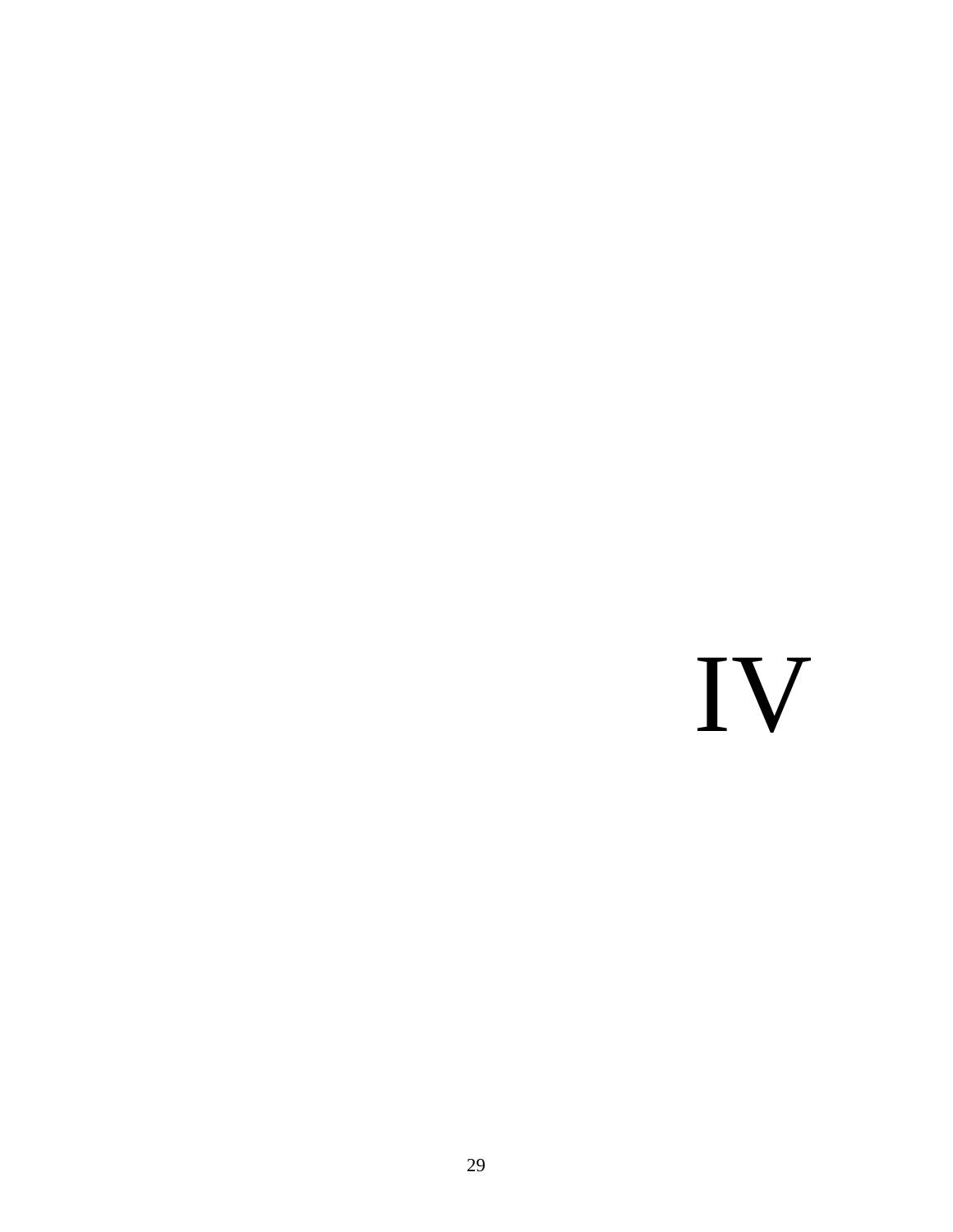#### WHEN SHE DIES

By the third time you'd entered rehab, I had practiced my faces, stone-still and the wailing obscenity of the mourning.

It will not be a cobra, or an air disaster (tomorrow's trivia.) We are the innocent bystanders. The man in the ski mask is my Sarah. It will be theater. Opening

night with orchestra seats, and I can't wait. My black will be pressed and clean. Someone projects photographs on the side of a white house with a very small yard.

*Your sister loved you very much.* See fig. 1. I will pass hors d'oeuvres to the piano teacher, tennis coach Great Aunt Elaine. Will nod solemnly, say *more*

*crudite?* Will swill merrily from a monogrammed flask. Later, splayed on tile, they see me and say *Look what she has done to us. Look at us.*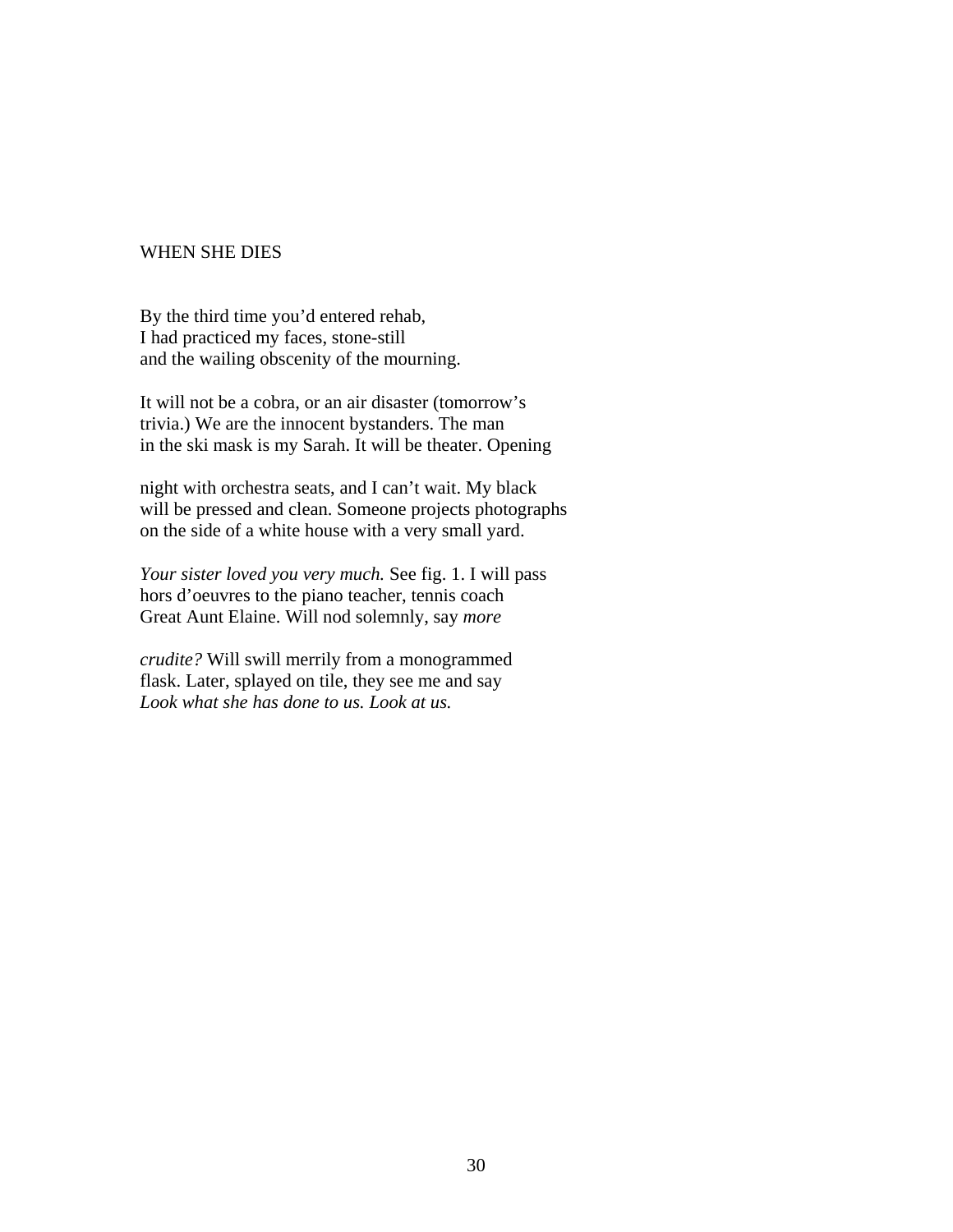#### FLORENCE, SOUTH CAROLINA

So unlike Italy, where we met, where *soup* literally means *reboiled,* and the authentic stuff is difficult to find. We walked miles, crossed the Ponte Vecchio to eat the day-old minestrone layered with thin slices of bread, then cooked again. On the steps of the Duomo, a gypsy cackles and runs from me. She's stolen my gelato. Here, the fridge in our roadside motel room is empty. We've met halfway, drove four hours each to be screwed by blue laws. When all the beer is gone, you tell the waiter at the Chinese restaurant it's our tenth anniversary. He gives us wine in styrofoam cups with straws.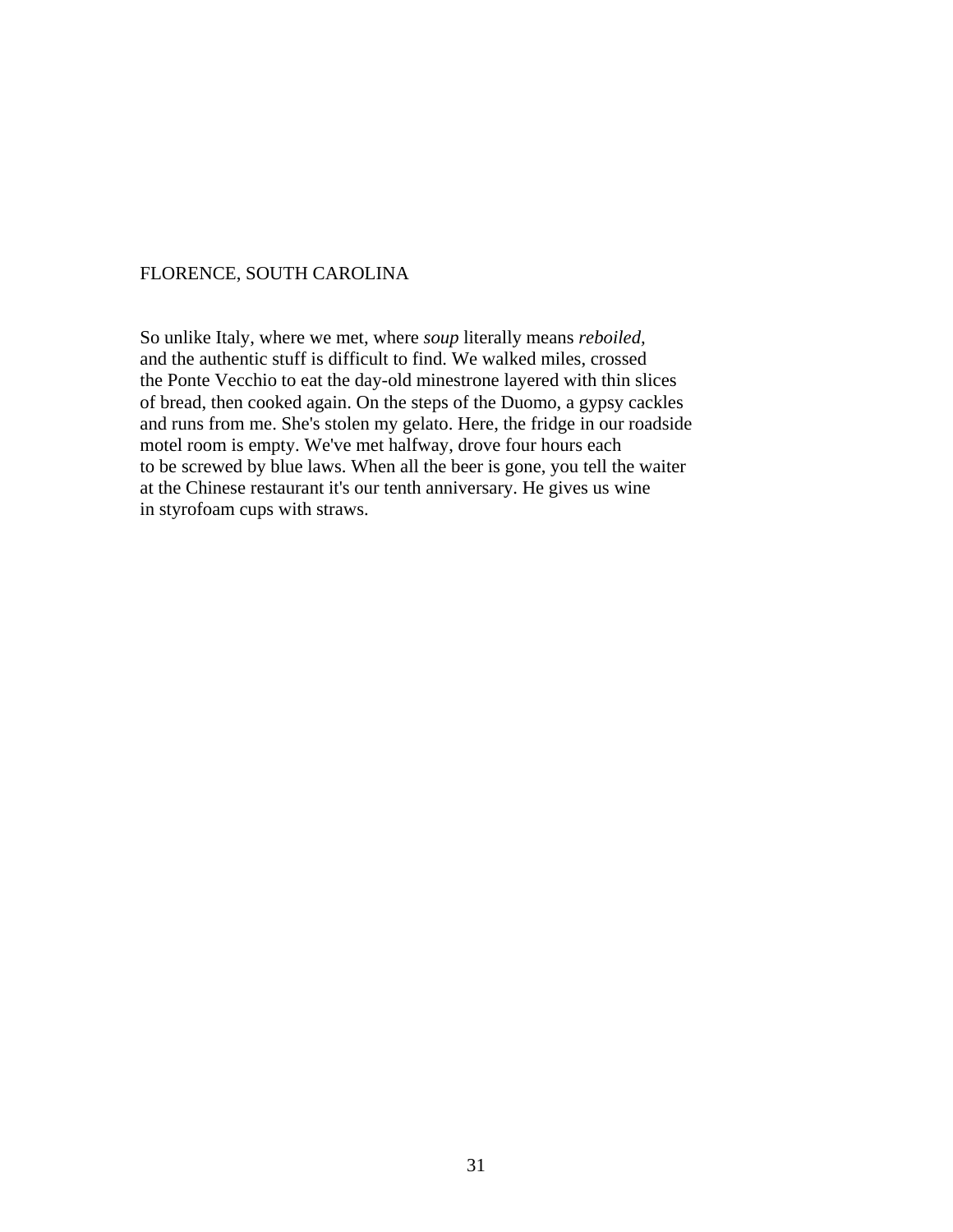#### THE BURN

*to my Mother on her 60<sup>th</sup> birthday* 

A tiny scar shaped like Cuba floats above a knuckle on my left middle finger. Its bubbling is done. The mark hard and crusted over. A moat of pink, the yellowed middle. From a baking sheet, out of a four hundred degree oven. I'd let the day go and go without a lunch, and the delicious heat pinked my cheeks. I brushed the pan. Hours south, you cook or remember cooking. Your house less full, none of your girls crying in the kitchen or dropping tennis rackets near the hall tree, the large and cursed breasts you gave them pressed down by Lycra, shirts marred with sweat and Clinique. The creak and cadence of the side door and the man who opens it signals day's end. As you take a cocktail with your husband, do you look down, examine your old burns? So many since 1948, there's no way to be sure if the taut pink damage says *artichoke squares* or *curried rice.* Leaner times: *hot dog, tomato soup.* Resting your head on my father's shoulder, you wonder how many more months your niece will live, whether the Virginia cold breaks through my wool coat this November, should the house go up on this shaky market, as four women along the east coast, all with yellow hair, roll limes on the counter to release the juice, trace the embossed letters on their Crane stationery, remember just what you told them.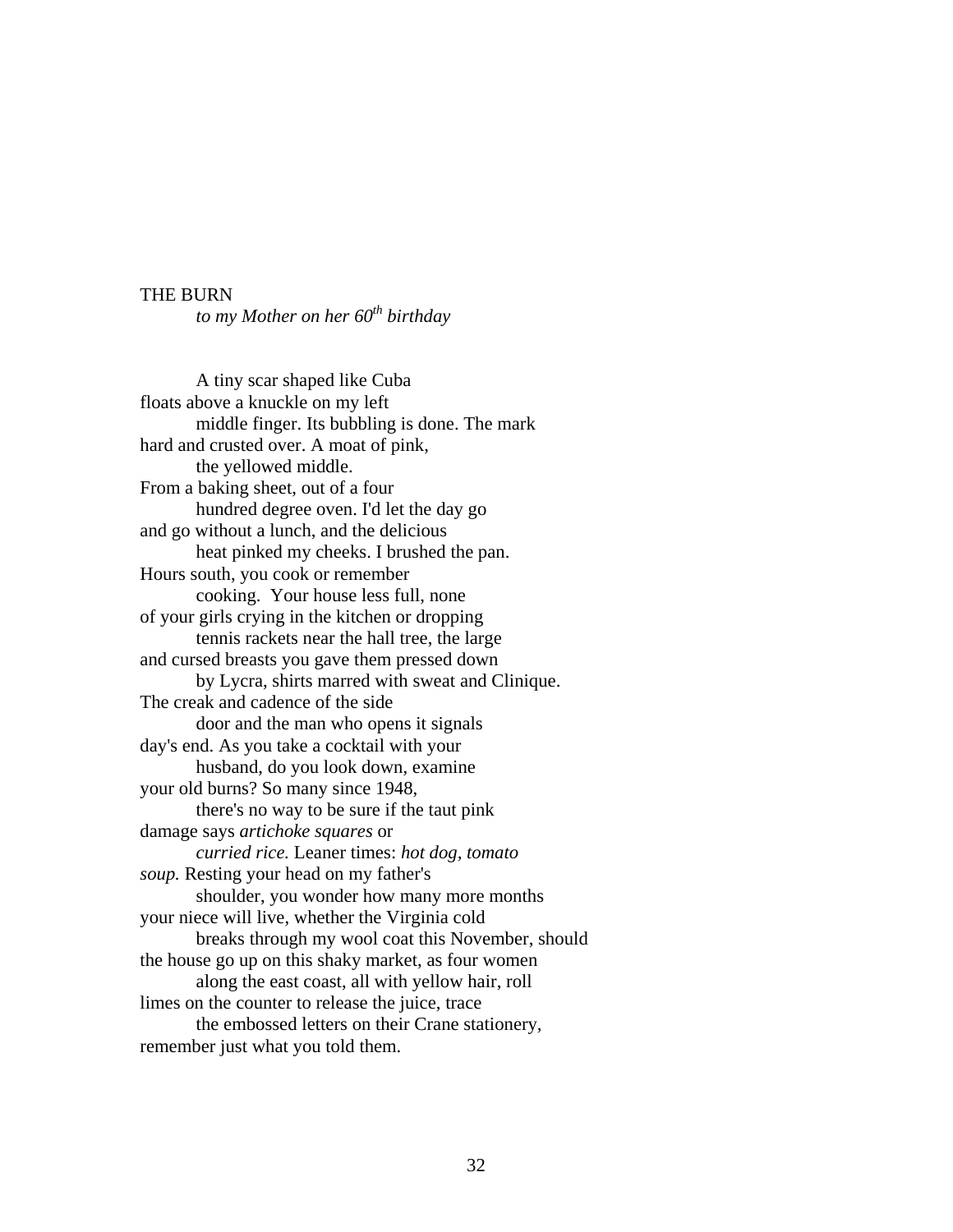#### PUNK

The store wouldn't be built for months, so you got naked in his backseat, the construction site wide, street lights bounced off the red jewel eyes of the skull shaped gear shift. His blue mohawk scraped the Chevy's headliner as he pushed up from each kiss.

Then a spotlight through the back window, voice on a megaphone, and you were shivering in a t-shirt, barefoot on the new concrete, arms crossed under your breasts, the bra on the car's floor.

Two cops: the man picked up your cotton panties with his flashlight. You watched his nostrils flare as he held the fabric away from his face, while a woman with a long, tight braid pulled you aside, asked did your parents know where you were? *If he loves you, he'll wait.* 

You had waited, would for three more years, but when the cops left you let him drive to a friend's house, stand over you and jack off while you laid on the cold tile, your shirt pulled up, your skin a place for him to land.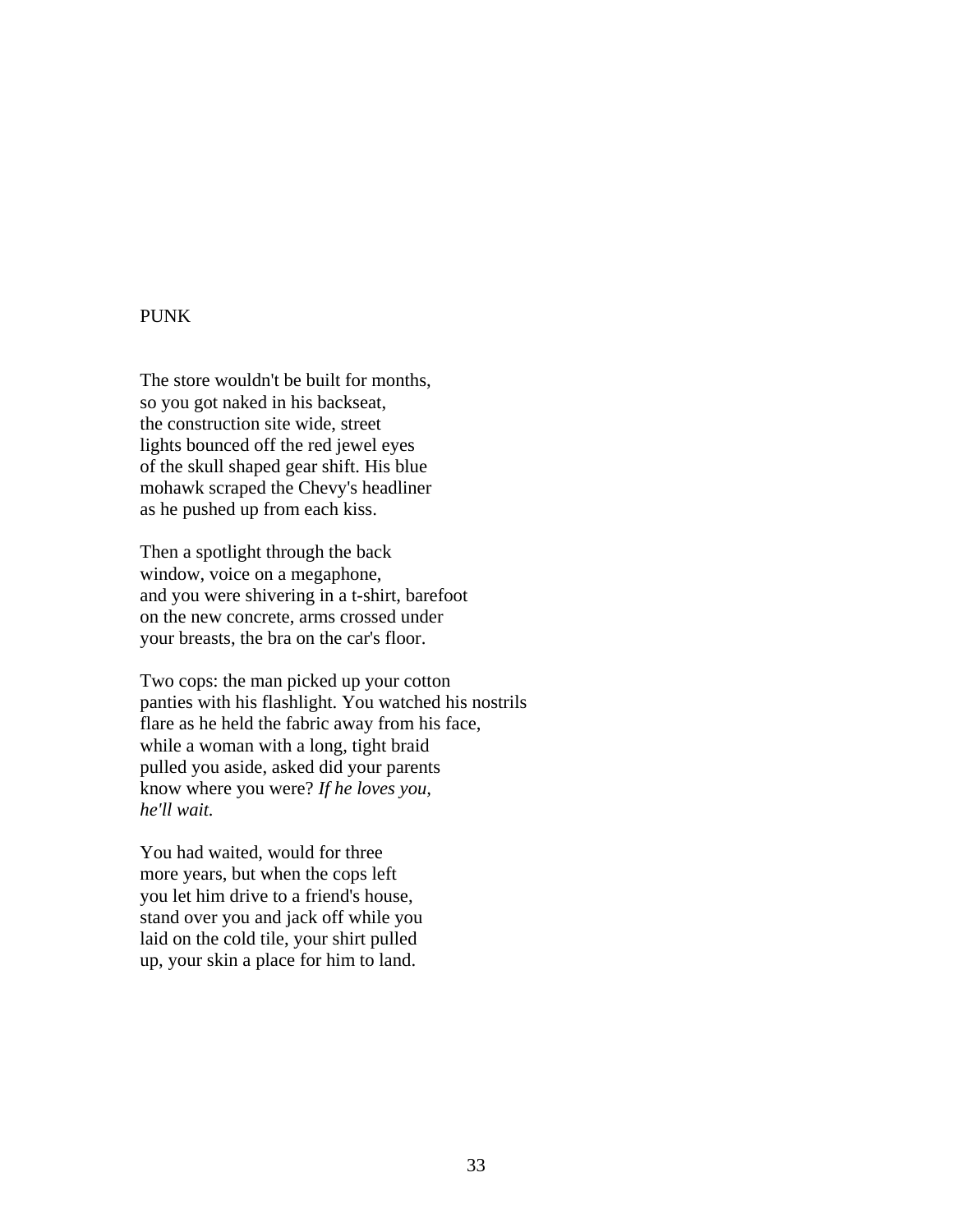#### HOMETOWN TOUR

#### I.

Mansions, small zoo, barn where you fell, seizing. Landmarks, torn tickets, English peas, pecorino, small pours of malbec and Cotes du Rhone. Later: opiates and cheaper reds. This house where you grew fills with the shouting of slurred book titles, names of pharaohs. This, the hour of the photo album, the television quiz show, the snap of thick pills, cleaving.

#### II.

Days begin late here in your parents' home. Thick blinds postpone light. We move slowly through motions of waking. As you mumble last night's dreams, you're soft against my back. I ignore the muted want.

#### III.

You can't not tell me about the high school girlfriend who lived at the end of this snaking back road known for whitetails that crossed its lanes in the dark. You both vowed to never drive it at night, to take the long way home. Once, you broke the promise, and your palms mashed in time like chest compressions on the horn. Honking, to warn the deer.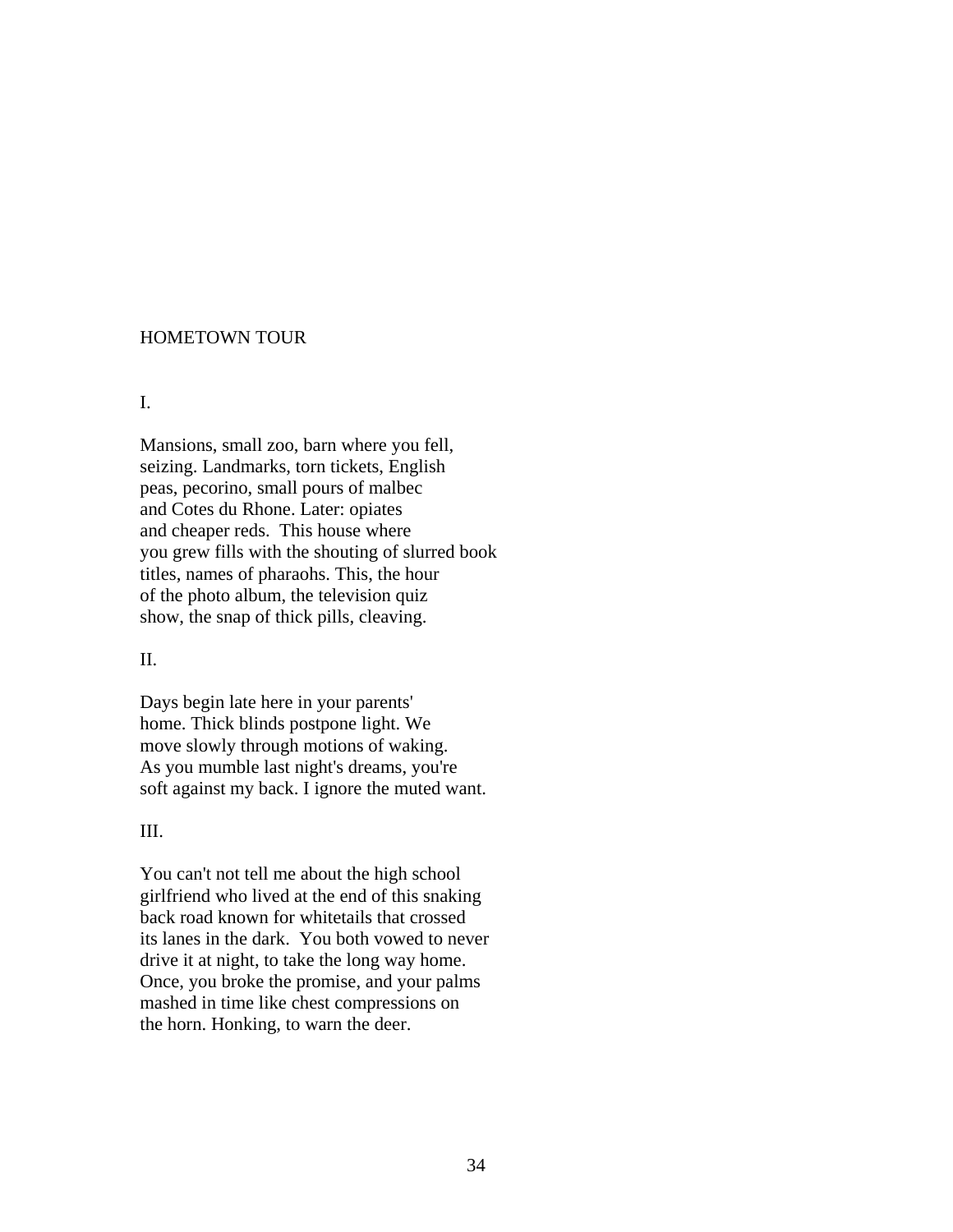#### LETTER TO AN ISLAND

If he has gone to you, I, too, will leave, will tell our home to keep for me this small porch lit by round, white bulbs, his water glass pooling on the nightstand. Do each of you hot and palm-treed places know each other? When I soak in Ponce Inlet (full of sharks) will the faint scent of me reach him like gossip? Keep watch. Give him melon, hammock, the sure hand he'll need to spear fish. Today, my foot on the black of a treadmill was his foot climbing lava. My eye, his eye admiring tanned leg. Show him the empty space where my face might be as he exhales smoke. Protect him. Tell him everything, don't give him back.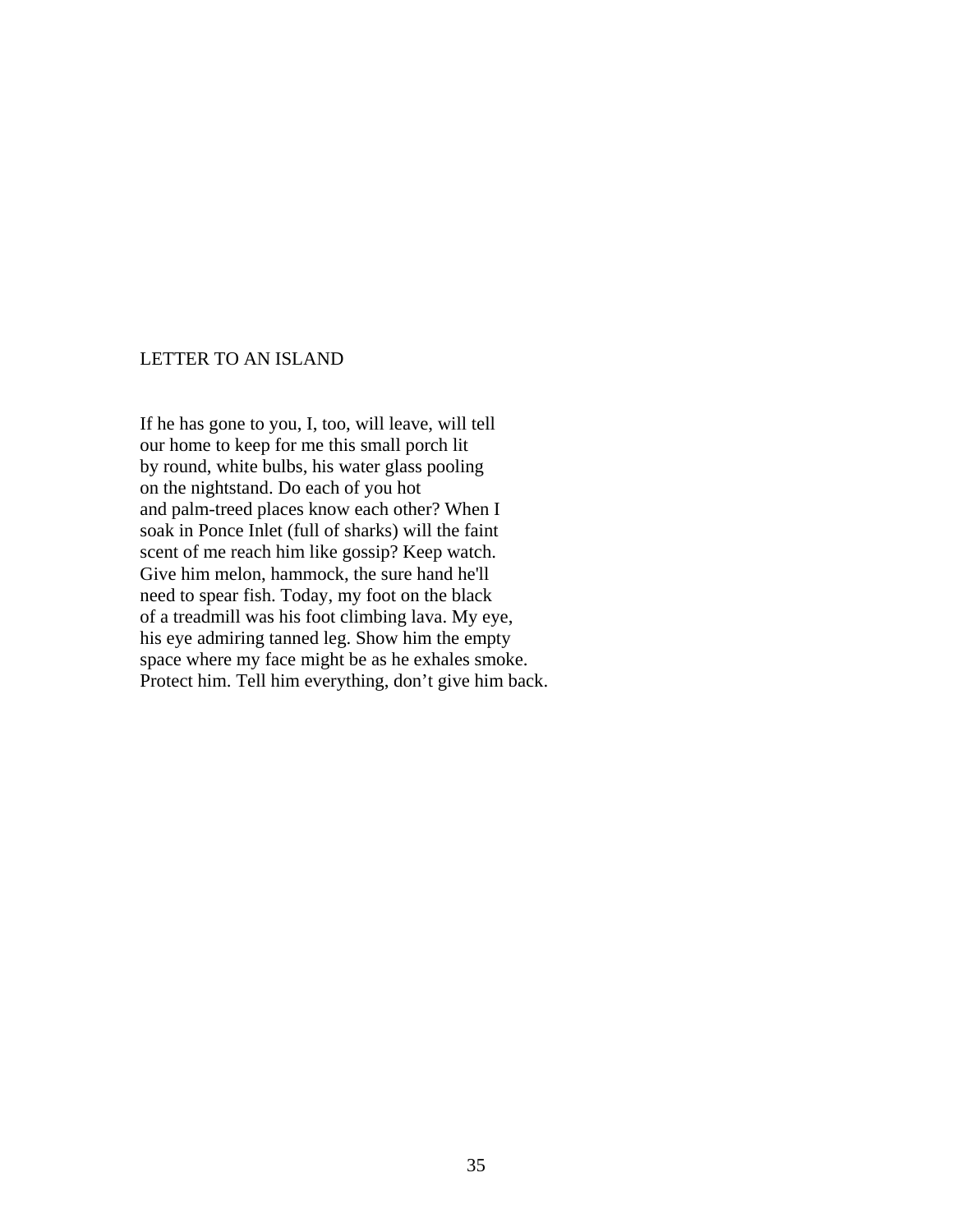#### POCAHONTAS MEETS THE LITTLE MERMAID

You died reclining, your bleached hair fanned on the arm of an overstuffed chenille sofa, as if suspended in water. Cheeks bloated, a gallon-size plastic Ziploc of your jewelry on the floor next to you. Your father sends his secretary to identify your body. For two years, mother, his sister,will not mention my name to him, so protective of the breath still in me.

Our mothers were beauties, tan and fit, and belonged in the water. We watched them float on their backs while we screamed for their return to the boat, held our breath until they hoisted themselves up on the foldaway wooden ladder, ran their hands through bobs lightened by the sun, told us they'd felt a hammerhead's tail move the water just below their feet. Never once frightened by all that blue.

I stared at you, all leg and breast in a neon high-waisted bikini: the color of an airbrushed heart on a t-shirt from Daytona Beach or a shade of nail polish that might change color in the heat. You laughed at my potbelly while you added Sun-In to your hair, spoke of maybe one day modeling for Ron Jon Surf Shop, asked why my mother wouldn't let me wear a two-piece or shave my legs.

Joellyn, our grandfather named a boat for you. We watched our parents dive into the Atlantic from its hull, grabbing at lobsters and conch. Once, I overheard the captain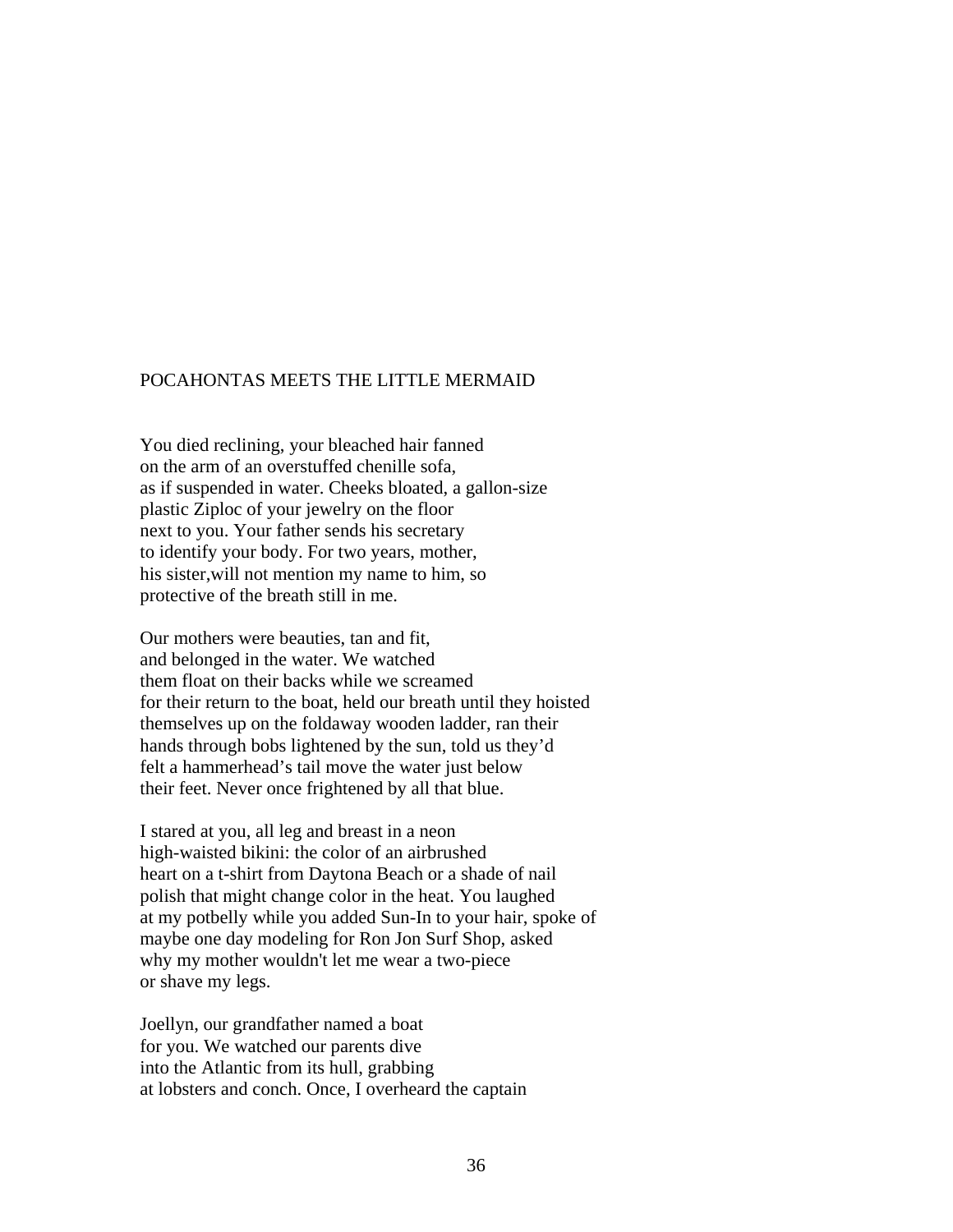say we'd picked up too many, that if the Coast Guard caught on, we'd have trouble. I pictured mother's brown wrists in handcuffs, threw every single lobster back.

Your wedding photograph: Oahu, off-white silk, hibiscus flowers frame a severe updo. Fuschia lips and foundation one shade too pale, still stunning. Your father stayed home in Florida, but paid for the luxury package: vows under a gazebo, private balcony with ocean view, two plush robes. You leave cosmetology school after one semester. Your husband leaves. You sneak into your parents' garage, smash a bottle of red wine on the cement next to the Jaguar, and cut your lips trying to drink. They couldn't tell the blood from the wine.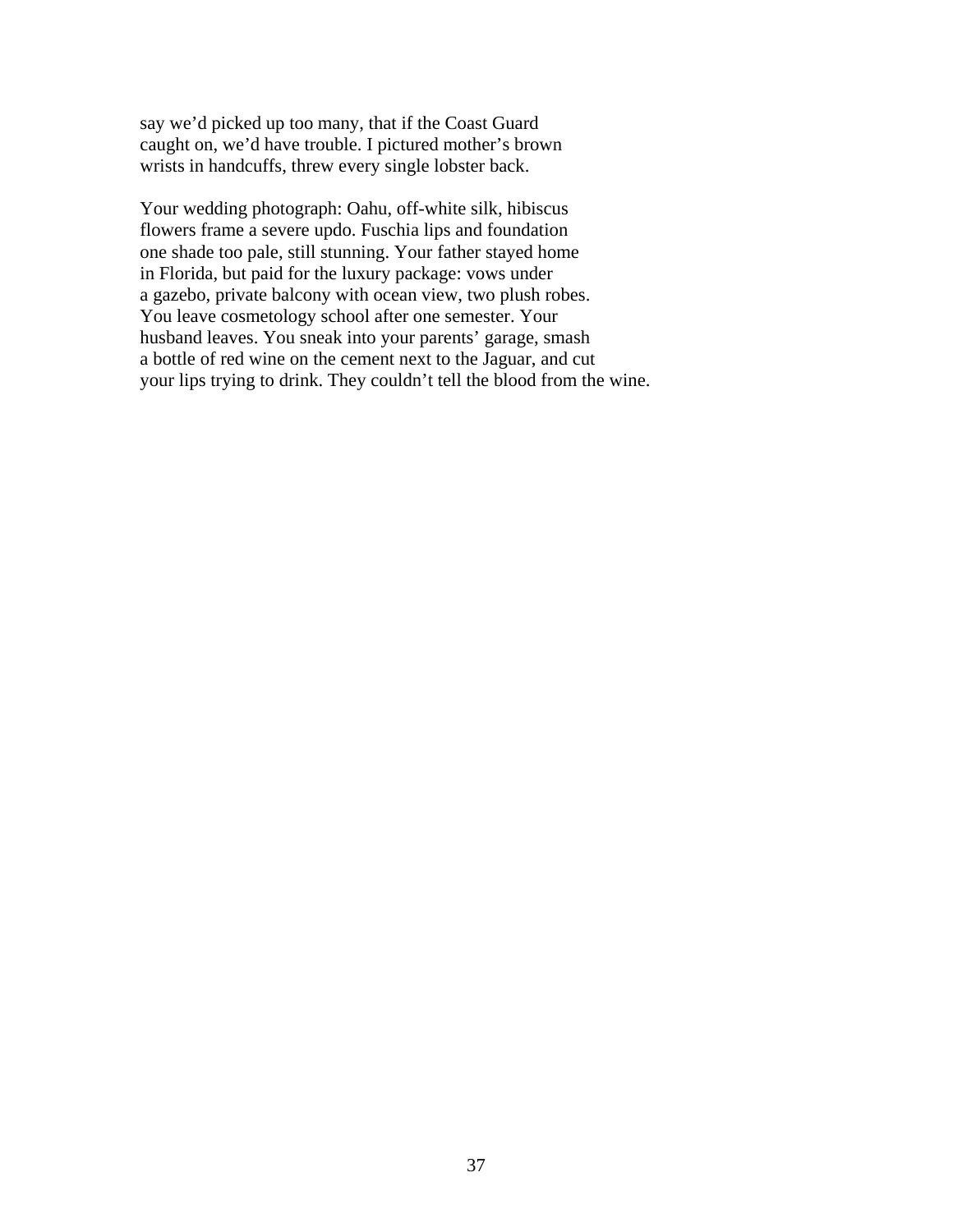#### BROOKLYN'S FINEST

North of me, you too are within walls and won't prepare for the storm that will move from here and hang above your brownstone like a cold mobile. Unlike me, you don't stand in line for beer & bread like tired parents in the grocery, who on their hips balance children swallowed by parkas, like L'il Kim in her black mink who wailed watching Biggie's funeral procession. She reached out desperately toward the limousines crowned by wreaths that snaked down your street in Bedford-Stuyvesant more than a decade ago. When you pass your window, do you glance down, and for a moment, think of the neighborhood boys holding dollar bills over tall candles purchased from the bodega as the over-sized coffin passed in its hearse? Their tribute to his childhood boasting: that one day he'd be rich enough to burn money. The dollars, then the boys turn to smoke. It was, in fact, all a dream. So you return to your books, count them in case of a wind that might lift & steal a prized copy, read again a chapter that always made you weep,or open a can of beans and forget them on the counter for a game of online chess. Probabilities swirl above you like hallucinations, like the spectacle of neon, my first night in Atlantic City. In that suit at the Tropicana you were really something, and taught me just what to do. Always double down and triple stack. Play the dozens. Tip the dealer. Order Long Islands to get your money's worth, but keep them off the felt. If you win a black chip, call it a night. Never forget to bet on zero, because when you forget is when it hits.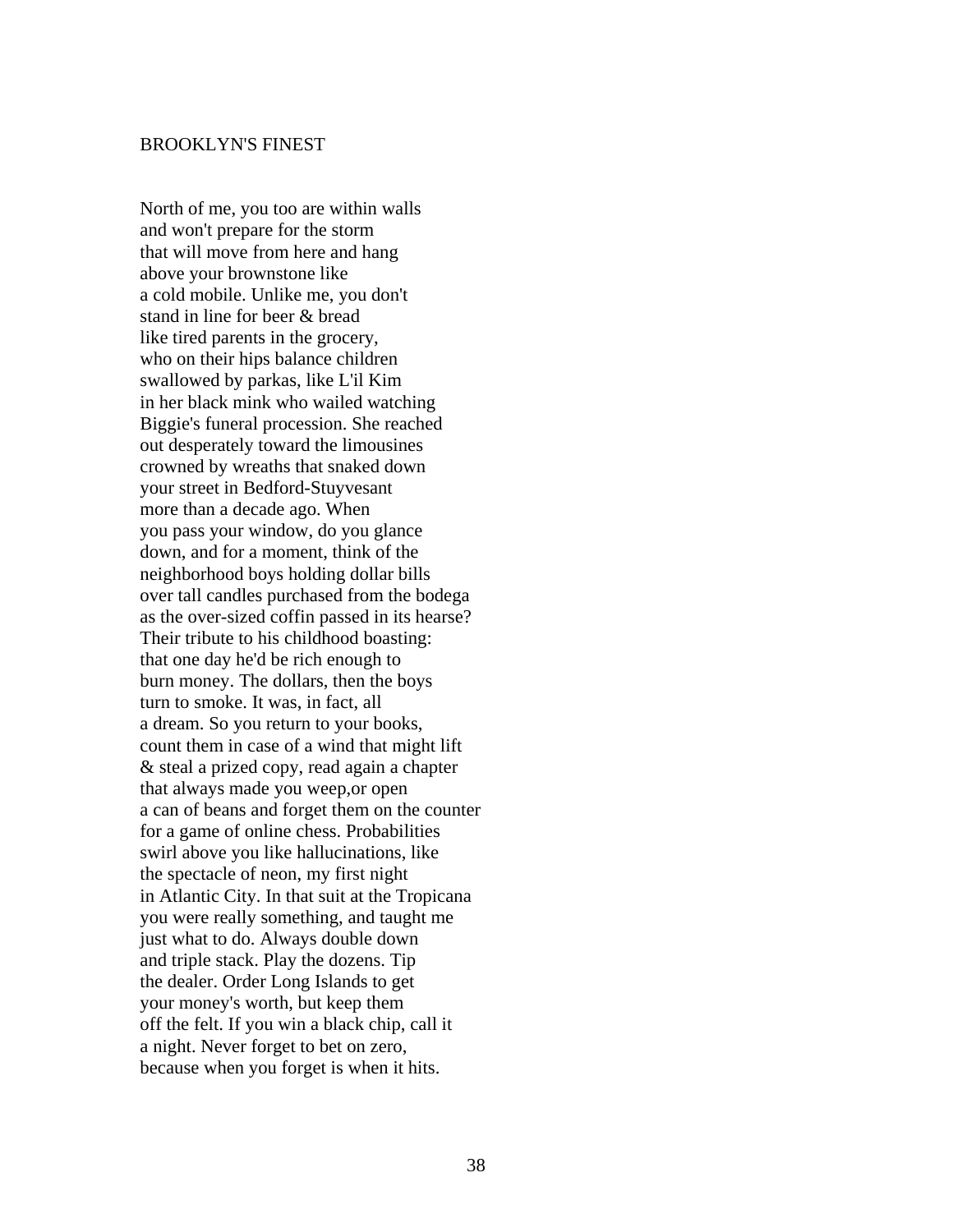#### GOING UP

My turn to see it: the orange & pink, the sky above Lake Weir lit as the shuttle launches from the Cape. To the east, seven astronauts are stood up by the night. Something misaligned, propellant leaking, or lightning. The bar we wade to afternoons is empty. Every biker & boater long home. The dark has made me jumpy, scared of what I can't see in the water: moccasins, sharp edges of mussel shells. But the shallows are warm on our ankles, & you tell me the gators don't want me any more in the middle of the night than they did in the daylight, when I leaped from the back of your boat & let my mouth still wide from a scream fill with aquatic bacteria. Somewhere, the seven sleep: grounded and whole, cargo packed. A new treadmill for the space station, racks of equipment. Then a stuffed toy eagle, gold medallion, football jersey that upon reentry will be given to children to touch, displayed in the halls of alma maters, as if each item were wholly changed by flight.